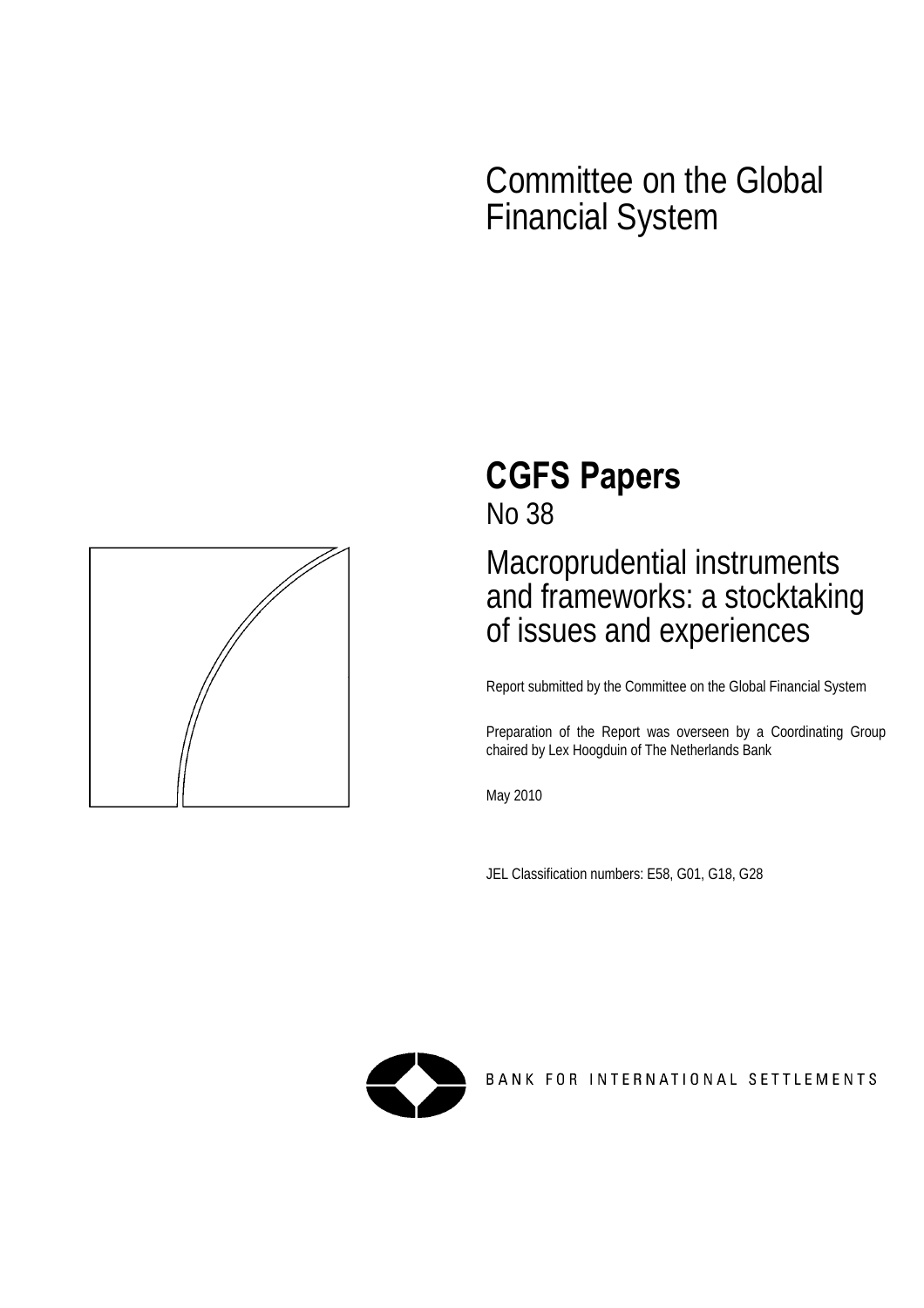Copies of publications are available from:

Bank for International Settlements **Communications** CH-4002 Basel, Switzerland

E-mail: publications@bis.org Fax: +41 61 280 9100 and +41 61 280 8100 This publication is available on the BIS website [\(www.bis.org\)](http://www.bis.org/).

© *Bank for International Settlements 2010. All rights reserved. Brief excerpts may be reproduced or translated provided the source is cited.* 

ISBN 92-9131-827-2 (print) ISBN 92-9197-827-2 (online)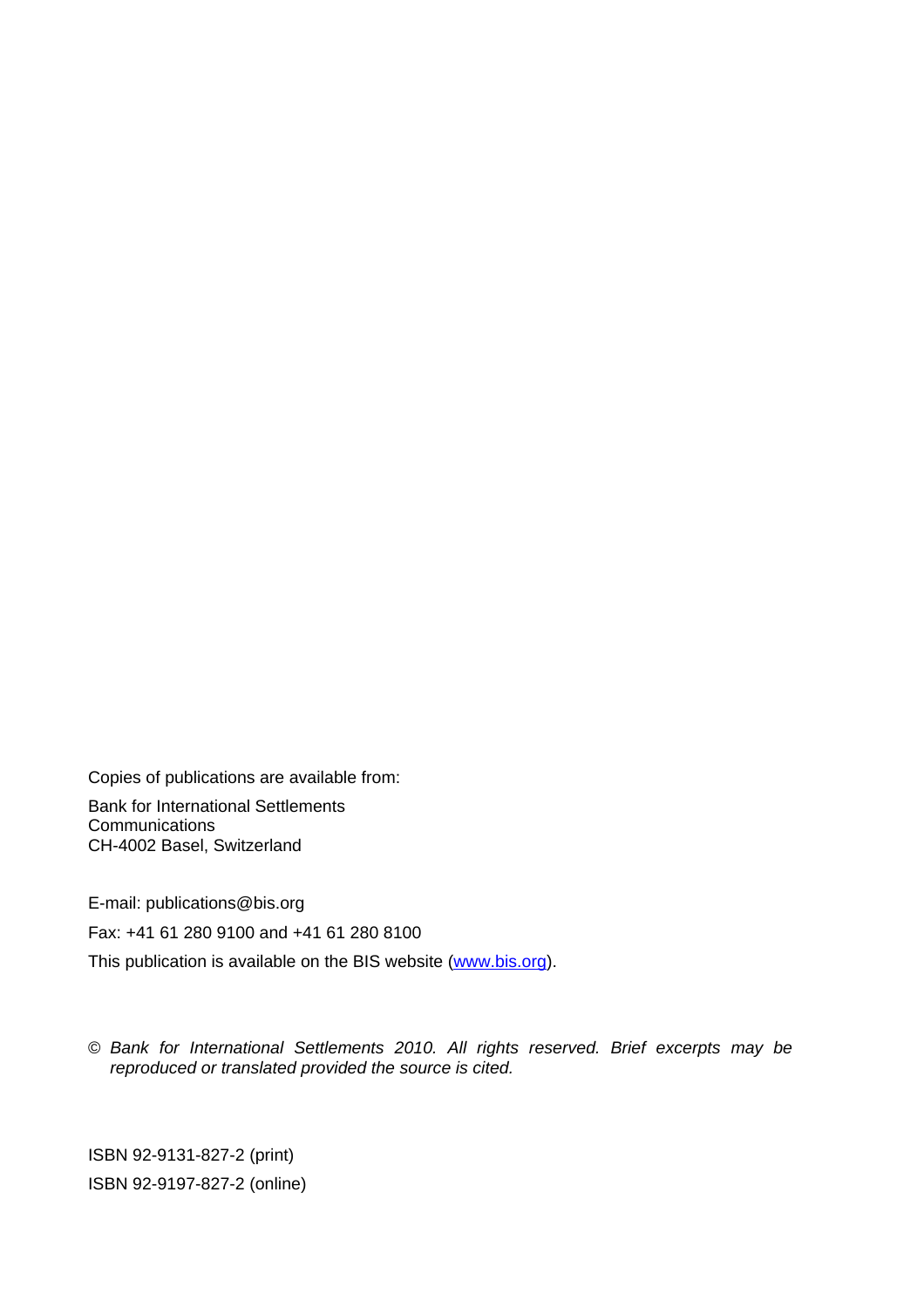# <span id="page-2-0"></span>**Preface**

In November 2009, the Committee on the Global Financial System (CGFS) launched a project to examine issues that central banks will face as macroprudential policy frameworks are developed and applied. Central banks have a stake in macroprudential policy due to their various roles in financial stability, and because successful macroprudential policy can help stabilise the economy. But questions surround how macroprudential policy should be defined and how its instruments should be operated.

This report summarises the CGFS's preliminary "stocktaking" of issues and experience related to the design and implementation of macroprudential policy. The project was overseen by a Coordinating Group led by Lex Hoogduin of the Dutch central bank. It has benefited from input by many CGFS members.

As part of this work, in late 2009 the CGFS surveyed central banks on their conceptions of macroprudential policy and their use of macroprudential instruments. The CGFS also held a workshop for central banks in February 2010 on the use of macroprudential instruments relating to property lending markets, many of which have been applied in emerging economies.

Following discussion of initial findings in March 2010, the revised report was presented to central bank Governors at the Global Economy Meeting in May 2010, where it received endorsement for publication. We hope that this report will be a relevant and timely input to the national and international discussions about strengthening the financial system.

Donald L Kohn

Chairman, Committee on the Global Financial System

Vice Chairman, Board of Governors of the Federal Reserve System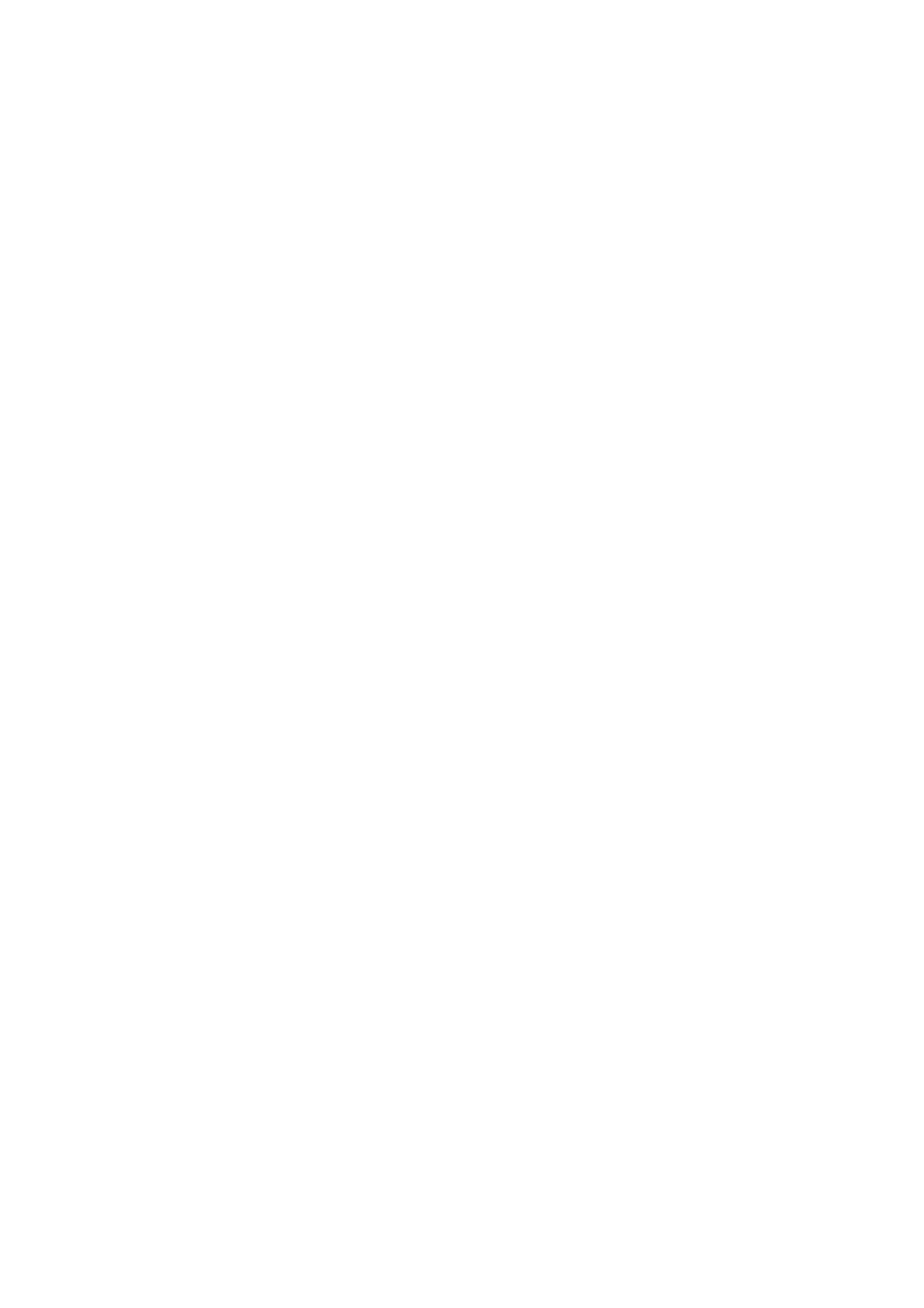# **Contents**

| 1.       |     |                                                                                                                                                               |  |  |
|----------|-----|---------------------------------------------------------------------------------------------------------------------------------------------------------------|--|--|
| 2.       |     |                                                                                                                                                               |  |  |
|          | 2.1 |                                                                                                                                                               |  |  |
|          | 2.2 |                                                                                                                                                               |  |  |
| 3.       |     |                                                                                                                                                               |  |  |
|          | 3.1 | Assessing the transmission of macroprudential interventions through the                                                                                       |  |  |
|          | 3.2 |                                                                                                                                                               |  |  |
|          | 3.3 |                                                                                                                                                               |  |  |
|          | 3.4 |                                                                                                                                                               |  |  |
|          | 3.5 |                                                                                                                                                               |  |  |
| 4.       |     |                                                                                                                                                               |  |  |
|          | 4.1 | A CGFS survey of central banks on macroprudential instruments 9                                                                                               |  |  |
|          | 4.2 |                                                                                                                                                               |  |  |
|          | 4.3 |                                                                                                                                                               |  |  |
|          | 4.4 |                                                                                                                                                               |  |  |
| 5.       |     |                                                                                                                                                               |  |  |
|          | 5.1 | The respective roles of ensuring resilience and leaning against the cycle 14                                                                                  |  |  |
|          | 5.2 |                                                                                                                                                               |  |  |
|          | 5.3 |                                                                                                                                                               |  |  |
| Annex 1: |     |                                                                                                                                                               |  |  |
| Annex 2: |     | Members of the CGFS Coordinating Group on Macroprudential Instruments 30                                                                                      |  |  |
| Annex 3: |     | Participants at the CGFS Workshop on macroprudential instruments: Practical<br>experience with loan-to-value ratio caps, risk weights and related measures 31 |  |  |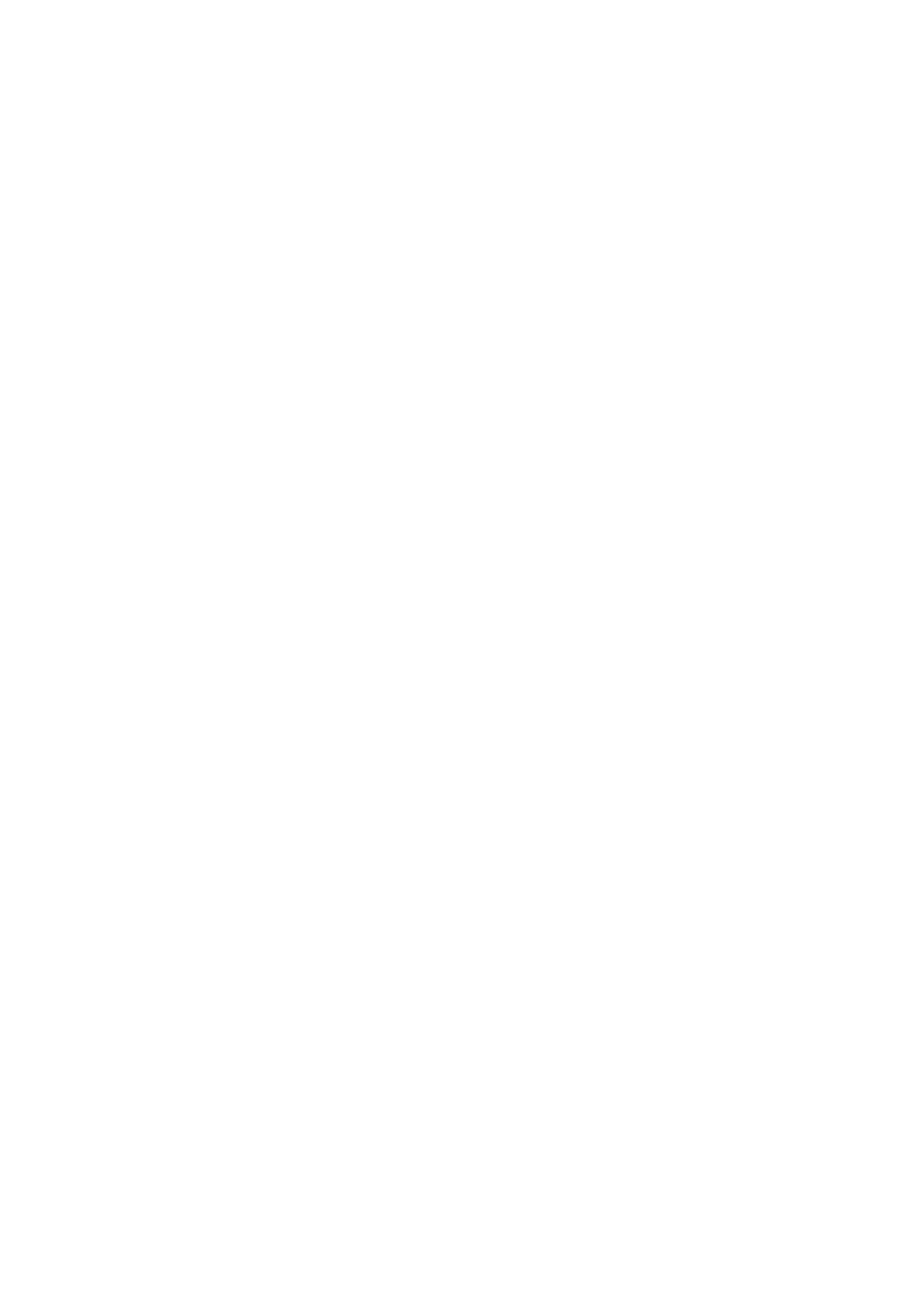# <span id="page-6-0"></span>**1. Introduction**

 $\overline{a}$ 

The global financial crisis has prompted a careful review of a wide range of policy areas. In many cases, microprudential supervision failed to ensure that financial institutions had sufficient capital and liquidity to cope with the shock. The efficacy of monetary policy in responding to system-wide financial risk in an environment of stable inflation was, and still is, under debate.

The issue of how to define and develop the macroprudential element of financial stability policy has attracted particular attention.<sup>[1](#page-6-1)</sup> Policymakers broadly agree that the purpose of macroprudential policy is to reduce systemic risk, strengthening the financial system against shocks and helping it to continue functioning stably without emergency support on the scale that was extended in the crisis. Preventative in its orientation, macroprudential policy is distinct from financial crisis management policy.<sup>[2](#page-6-2)</sup>

Views vary on how macroprudential policy should be defined and implemented. Questions also surround the choice of available instruments and the ways in which they might operate.

Central banks have a stake in macroprudential policy. First, they are seen as bearing important responsibilities for financial stability, if sometimes only implicitly so. Second, the objectives, instruments and conduct of macroprudential policy are part of an overall economic and financial stabilisation function that includes monetary policy. Successful macroprudential policy and monetary policy can reinforce each other to stabilise the economy.

This report discusses summarises preliminary discussions of the Committee on the Global Financial System (CGFS) on issues that central banks will face as macroprudential policy frameworks are developed and applied. It proceeds as follows. Section 2 discusses the objectives of macroprudential policy. Section 3 looks at different types of macroprudential instruments. Section 4 examines issues relating to the operation of macroprudential instruments. Section 5 discusses practical experience with macroprudential instruments in a number of economies, drawing from the results of a CGFS survey of central banks on their conceptions of macroprudential policy and their use of macroprudential instruments, and from a CGFS workshop for central banks on the use of macroprudential instruments relating to property lending markets. Section 6 concludes by noting some preliminary findings and open issues.

The report does not discuss in detail the broader issues of how macroprudential policy should fit into a wider stabilisation policy framework, including the governance issues that arise in that context. As these complex and important topics are under discussion elsewhere, we consider them outside the scope of this paper, which will focus on macroprudential policy itself.

<span id="page-6-1"></span><sup>1</sup> The definition of financial stability is not settled. Alternatives have been proposed in the literature. Some focus on the robustness of the financial system to external shocks and to shocks originating within the financial system, others on the system's vulnerability to normal-sized shocks (see Annex 1 for a review of the literature on these topics and on macroprudential policy more broadly).

<span id="page-6-2"></span><sup>2</sup> Although safety nets and crisis resolution tools contribute to macroprudential objectives (for instance, by lowering the probability of runs), they are arguably most relevant in the event of a crisis, and are not treated as macroprudential instruments here.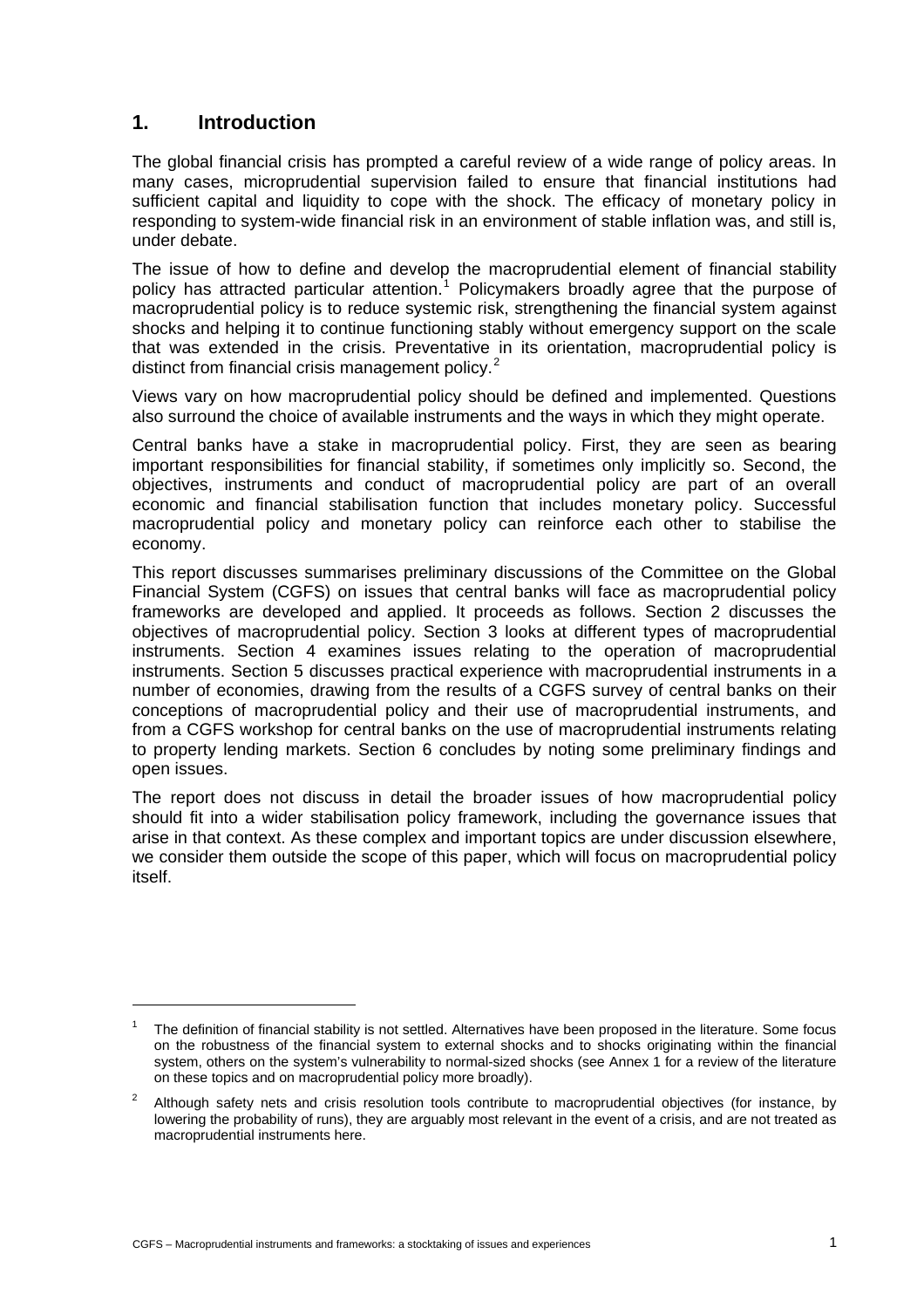# <span id="page-7-0"></span>**2. Elements of a macroprudential policy framework**

#### **2.1 Macroprudential policy objectives**

<span id="page-7-1"></span>To mitigate systemic risk, it is first necessary to define it. A proposed definition arising from work by the IMF, FSB and BIS for the G20<sup>[3](#page-7-3)</sup> defines systemic risk as "a risk of disruption to financial services that is caused by an impairment of all or parts of the financial system and has the potential to have serious negative consequences for the real economy". (For these purposes, "financial services" include credit intermediation, risk management and payment services.)

Macroprudential policy focuses on the interactions between financial institutions, markets, infrastructure and the wider economy. It complements the microprudential focus on the risk position of individual institutions, which largely takes the rest of the financial system and the economy as given. Clearly, neither type of policy is a substitute for sound risk management in the private sector, which should as far as possible internalise the risk of potential losses.

The vagueness of the definition of systemic risk reflects its dependence on time- and economy-specific circumstances, as well as the current lack of knowledge about the behaviour of the financial system, its interactions with the economy, and their sensitivity to policy interventions.

In articulating the practical objectives of macroprudential policy, two aims might be distinguished. The first is to *strengthen the financial system's resilience* to economic downturns and other adverse aggregate shocks. The second is to actively limit the build-up of financial risks. Such *leaning against the financial cycle* seeks to reduce the probability or magnitude of a financial bust.<sup>[4](#page-7-4)</sup>

These aims are not mutually exclusive. They both go beyond the purpose of microprudential policy, which is to ensure that individual firms have sufficient capital and liquidity to absorb shocks to their loan portfolios and funding. Macroprudential policy takes into account risk factors that extend further than the circumstances of individual firms. These include shock correlations and the interactions that arise when individual firms respond to shocks. Such factors determine the likelihood and consequences of the systemically important shocks that macroprudential policy seeks to mitigate.

#### <span id="page-7-2"></span>**2.2 Instruments and interventions**

A key part of developing macroprudential instruments is to adapt existing microprudential tools, such as strong prudential standards (for example, requirements to hold high capital and liquidity buffers) and limits on activities that increase systemic vulnerabilities and risks. These standards and limits might be occasionally varied, or adjusted in a countercyclical manner, especially with a view to leaning against the financial cycle. When that is the aim, the instruments would be adjusted dynamically in response to changing assessments of financial risks. Adjustments would need to occur both on the upswing, when vulnerabilities are building, and on the downswing, when risks of a destabilising credit contraction are rising.

<span id="page-7-3"></span><sup>3</sup> See "Guidance to assess the systemic importance of financial institutions, markets and instruments: initial considerations", October 2009.

<span id="page-7-4"></span><sup>4</sup> The sharpness of the distinction here is mostly for expository purposes; in practice there will be nuances and shades of grey between the two aims.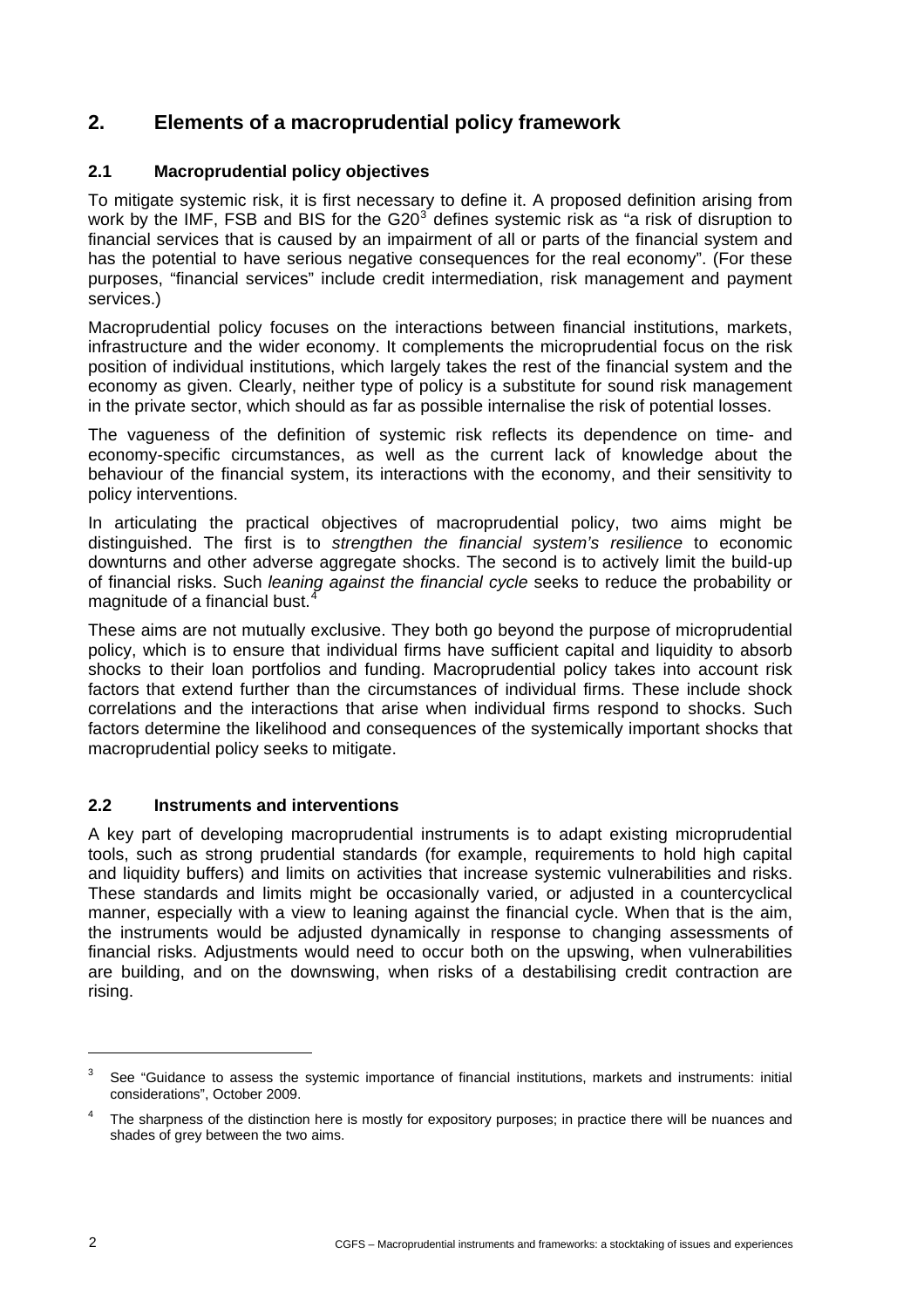Existing microprudential instruments could be used for promoting financial system resilience. They can be recalibrated to limit the financial system's exposure or vulnerability to shocks. Instruments in this category include capital and liquidity requirements with a "buffer" character, limits on leverage in particular types of lending contract, constraints on currency mismatches, or measures that strengthen financial infrastructure. Table 1 shows some examples of macroprudential instruments, categorised by the main risk factors they influence or constrain, and by the component of the financial system they work in.

Leaning against the financial cycle requires instruments that can be varied actively and calibrated quantitatively. They might apply narrowly to sectors where systemically relevant imbalances are developing, or more broadly to intermediaries and markets across the financial system when financial excesses are more generalised. Ideally, the instruments should be effective in leaning against both the upswing and the downswing. In the latter phase, their task would be to avert a generalised fall-off in risk appetite and credit.

Few potential instruments appear to exist with these characteristics, but work is under way in international forums to develop them. The Basel Committee on Banking Supervision is considering the introduction of measures to promote the build-up in good times of capital buffers that can be drawn down in periods of stress.<sup>[5](#page-8-0)</sup> And in a recent report on how haircuts and margining practices can exacerbate procyclicality, the CGFS discussed the possible use of countercyclical add-ons to supervisory haircuts that could be used to vary capital requirements on secured lending.<sup>[6](#page-8-1)</sup>

<span id="page-8-0"></span><sup>5</sup> See "Consultative proposals to strengthen the resilience of the banking sector announced by the Basel Committee", Basel Committee on Banking Supervision press release, 17 December 2009.

<span id="page-8-1"></span><sup>6</sup> See Section 4.2 in CGFS (2010).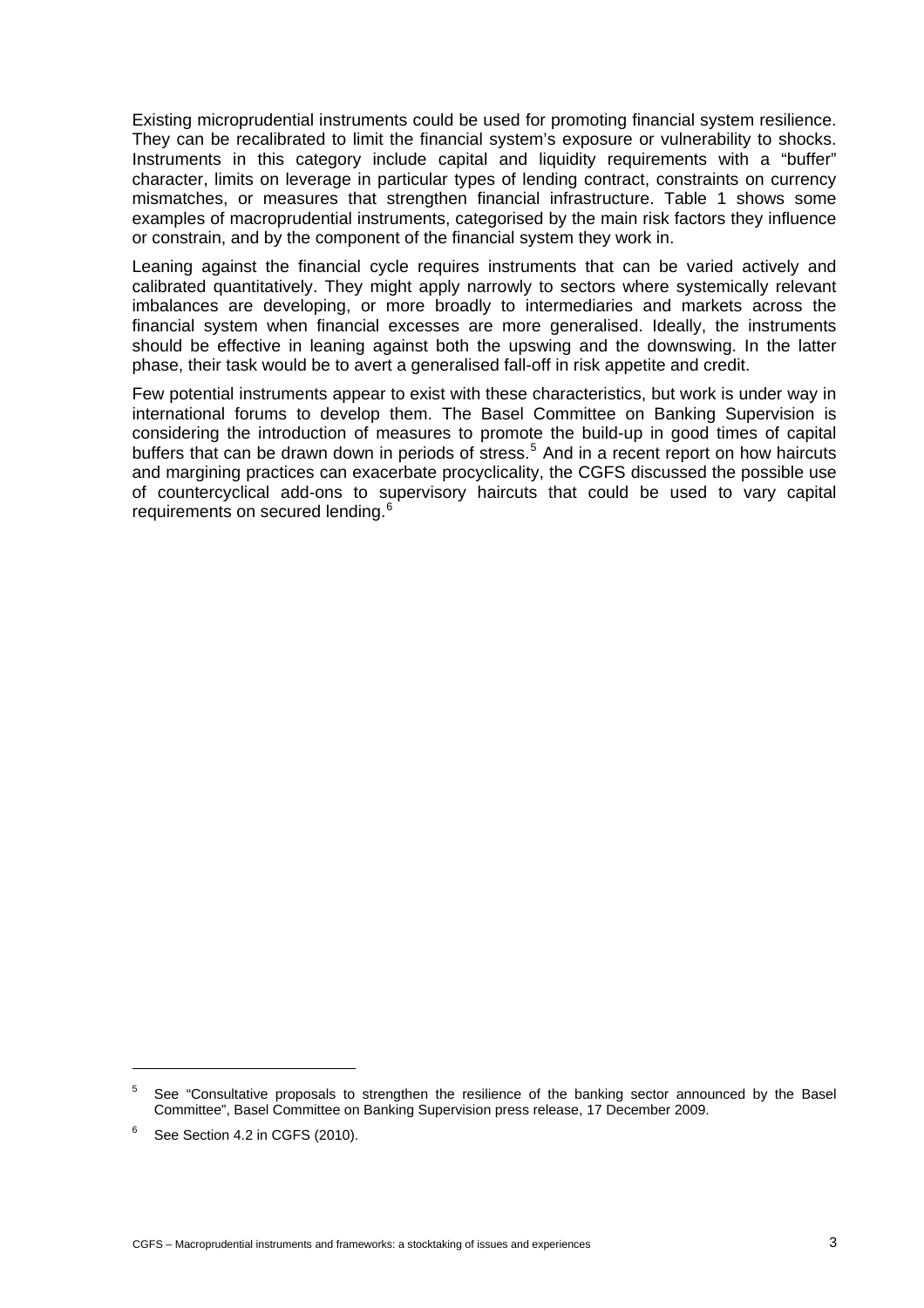|               |                                    | <b>Financial system component</b>                                                                                                                                  |                                                                                        |                                                              |                                                          |                                                 |
|---------------|------------------------------------|--------------------------------------------------------------------------------------------------------------------------------------------------------------------|----------------------------------------------------------------------------------------|--------------------------------------------------------------|----------------------------------------------------------|-------------------------------------------------|
|               |                                    | <b>Bank or deposit-taker</b>                                                                                                                                       |                                                                                        | Non-bank                                                     |                                                          | <b>Financial</b>                                |
|               |                                    | <b>Balance sheet*</b>                                                                                                                                              | Lending<br>contract                                                                    | investor                                                     | <b>Securities market</b>                                 | infrastructure                                  |
| Vulnerability | Leverage                           | capital ratio<br>$\bullet$<br>risk weights<br>٠<br>provisioning<br>profit distribution<br>$\bullet$<br>restrictions<br>credit growth cap<br>$\bullet$              | LTV cap<br>$\bullet$<br>debt service<br>$/$ income<br>cap<br>maturity cap<br>$\bullet$ |                                                              | margin/haircut<br>limit                                  |                                                 |
|               | <b>Liquidity or market</b><br>risk | liquidity / reserve<br>$\bullet$<br>requirements<br>FX lending<br>$\bullet$<br>restriction<br>currency<br>mismatch limit<br>open FX position<br>$\bullet$<br>limit | valuation<br>rules (eg.<br>MMMFs)                                                      | local currency<br>$\bullet$<br>or FX reserve<br>requirements | central bank<br>$\bullet$<br>balance sheet<br>operations | exchange<br>$\bullet$<br>trading                |
|               | <b>Interconnectedness</b>          | concentration<br>$\bullet$<br>limits<br>systemic capital<br>surcharge<br>subsidiarisation                                                                          |                                                                                        |                                                              |                                                          | central<br>$\bullet$<br>counterparties<br>(CCP) |

\* Capital and other balance sheet requirements also apply to insurers and pension funds, but we restrict our attention here to the types of institutions most relevant for credit intermediation.

#### Table 1

#### **Macroprudential instruments by vulnerability and financial system component**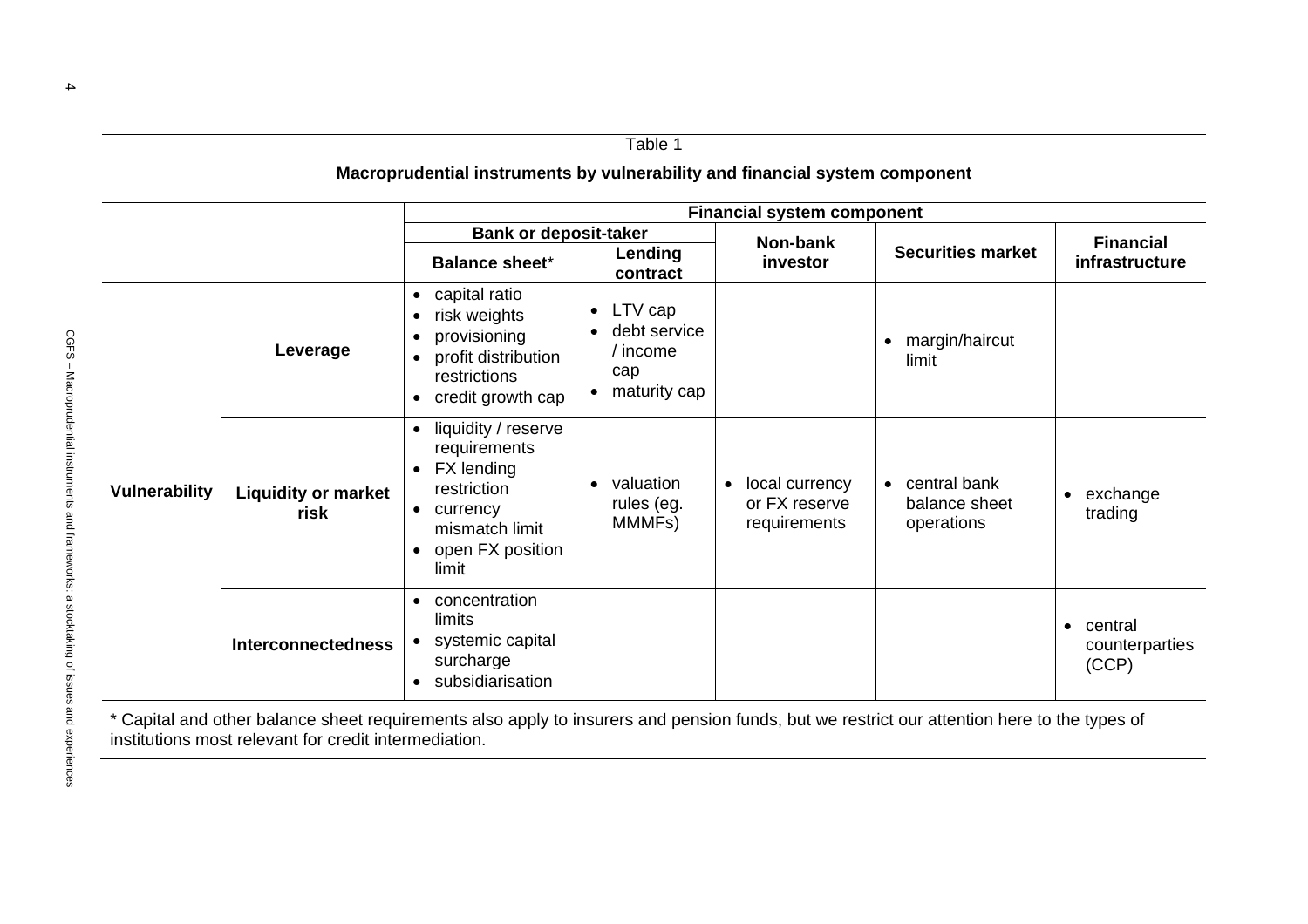Table 2 shows some broad differences in the style of macroprudential policy that might correspond to the two aims outlined above. In practice, shades of grey will exist, of course. Some instruments and styles could be applied towards both aims. For example, LTV ratio caps could be set at a certain level or norm (for instance, 80%) and left there. They would in this case contribute mostly to the aim of enhancing financial system resilience, but they might also act as automatic stabilisers, thus helping to moderate the financial cycle. If policymakers wanted to enhance the latter effect, such caps could be adjusted around their norm in a countercyclical manner.

#### Table 2

#### **Macroprudential aims within the overall objective, and instruments: a stylised comparison**

|                                         | Aim                                                                                                                                                                   |                                                                                                                            |  |
|-----------------------------------------|-----------------------------------------------------------------------------------------------------------------------------------------------------------------------|----------------------------------------------------------------------------------------------------------------------------|--|
|                                         | To enhance financial system<br>resilience to shocks                                                                                                                   | To moderate the<br>financial cycle                                                                                         |  |
| General<br>approach to<br>achieving aim | Recalibrate micro tools taking into account<br>systemic risk                                                                                                          | Use tools dynamically in response<br>to the financial cycle                                                                |  |
| Key features of<br>instruments          | May be macro- or micro-style (ie institution-<br>specific elements in application and<br>calibration)                                                                 | Tend to be macro-style: broad<br>application, eg across all banks or<br>markets                                            |  |
| Frequency of<br>adjustment              | Generally less frequent or might be one-off<br>(eg in response to structural changes in the<br>financial system), but frequent review and<br>adjustment also possible | Tend to be periodically reviewed<br>and more frequently adjusted, in<br>response to fluctuations in the<br>financial cycle |  |

# <span id="page-10-0"></span>**3. Issues involved in operating macroprudential instruments**

#### <span id="page-10-1"></span>**3.1 Assessing the transmission of macroprudential interventions through the financial system**

Our understanding of how the financial system behaves and interacts with the macroeconomy remains very incomplete. The same is true for the potential role of macroprudential policy in influencing that behaviour and interaction. Close substitutability and competition between institution- and market-based credit complicate the task of predicting the systemic impact of measures taken in any specific market.

The plenitude of instruments is helpful in that policy measures could potentially be tailored to conditions in particular sectors. However, measures targeting specific markets might increase imbalances in other areas. For example, generalised restrictions on bank leverage might reduce bank lending, but increase securities issuance. Restrictions on lending to particular sectors (for instance, through lower LTV ratio caps) might cause credit conditions to loosen in other sectors, as lenders could seek to deploy their capital elsewhere. And these dynamics within the financial system might well have macroeconomic implications, which are not yet well understood.

Moreover, the transmission mechanism is likely to change over time with changes in financial intermediation practices and the structure of the financial system. Financial innovation,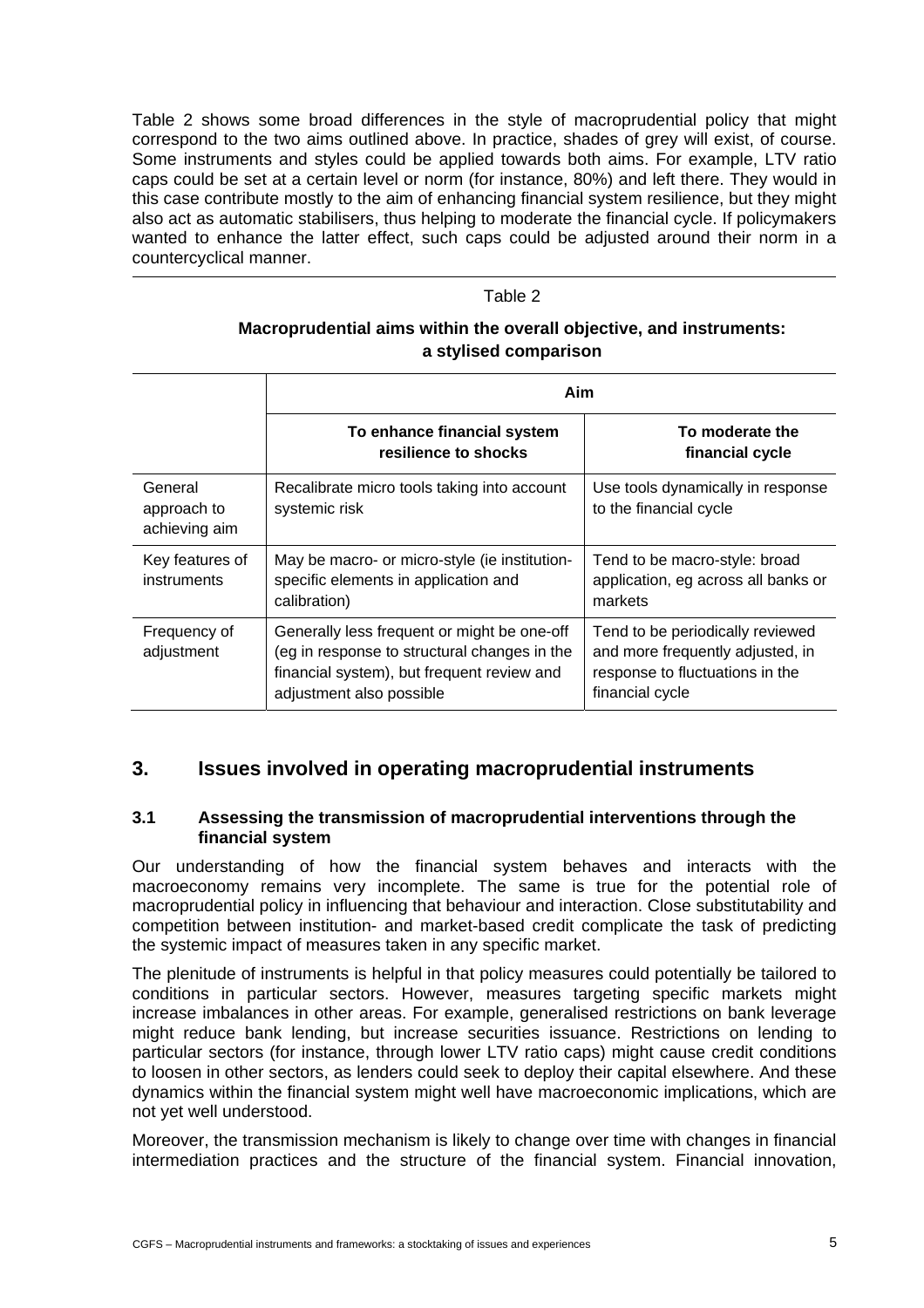consolidation and a shifting balance between institution- and market-based credit can change risk distributions in unpredictable ways.

#### <span id="page-11-0"></span>**3.2 Signal extraction**

By definition, macroprudential risks can be diagnosed only by reference to measures of systemic vulnerability, even though sectoral developments may also form an important part of the information set. The measures might comprise system-wide counterparts of familiar financial risk measures such as leverage, maturity or currency mismatches, and the correlation of exposures across institutions and other measures of interconnectedness. Also important are measures of system-wide financing conditions, such as aggregate or sectoral credit growth, the credit/GDP ratio and inflation in asset prices. For all such measures, the *imbalances* or *excesses* need to be identified, as distinct from fundamentals-driven cyclical fluctuations and longer-term trends.

Policymakers will be unable to lean against the cycle effectively unless they can first identify the build-up of financial risks. Even when excesses are evident, it might be difficult to assess the consequences for the real economy and weigh them against the effects of tighter macroprudential policy. Moreover, the need to take timely policy action increases the risk of diagnostic error.

Evidence of financial imbalances and vulnerabilities will need to be sought at both the aggregate and disaggregated levels. Such evidence might be more apparent at the sectoral level, given that imbalances and exposures do not typically develop evenly across the financial system or sectors of the real economy. The difficulty of aggregating sector-specific measures into credible evidence of an overall *macroprudential* problem might lead policymakers to take action mainly at a disaggregated level, even though the actions might be motivated primarily by macroprudential concerns. The danger here is that the intent of macroprudential policy might not be clear. A further risk is that policy measures will not be applied uniformly and proportionately across sectors. Specific measures that might be taken to reduce these risks include supervisory guidance statements and other public communication devices, as well as "horizontal" reviews and stress tests.

#### <span id="page-11-1"></span>**3.3 Rules vs. discretion in operating macroprudential policy**

Experience with monetary policy suggests that policymaking works best when it is fairly predictable and transparent. At the very least, such policy behaviour reduces uncertainty for market participants. The same is likely to hold true for macroprudential policy. When leaning against the financial cycle, where timely policy action is particularly important, explicit guidelines or well-articulated principles for macroprudential policy actions should help to counter political and institutional resistance.

In a further analogy with monetary policy, macroprudential policymakers who tighten in a boom can expect their case for doing so to be criticised as uncertain. Persuasive evidence needs to be marshalled in time for successful policy action to be taken. Yet, even ex post, policymakers will always struggle to demonstrate the rationale for their actions or their effectiveness.

If it is to be predictable and transparent, policy needs to be set according to easily observable and reliable indicators. That said, each new financial cycle has unique as well as generic characteristics. Thus, policymakers will need to exercise judgment and give due weight to qualitative factors when using financial measures to assess systemic risks. The timing and intensity of policy interventions will also probably need to be varied with some discretion.

A crisis that is successfully averted by macroprudential policy leaves no traces. This makes it difficult to judge how well policymakers might have strengthened the resilience of the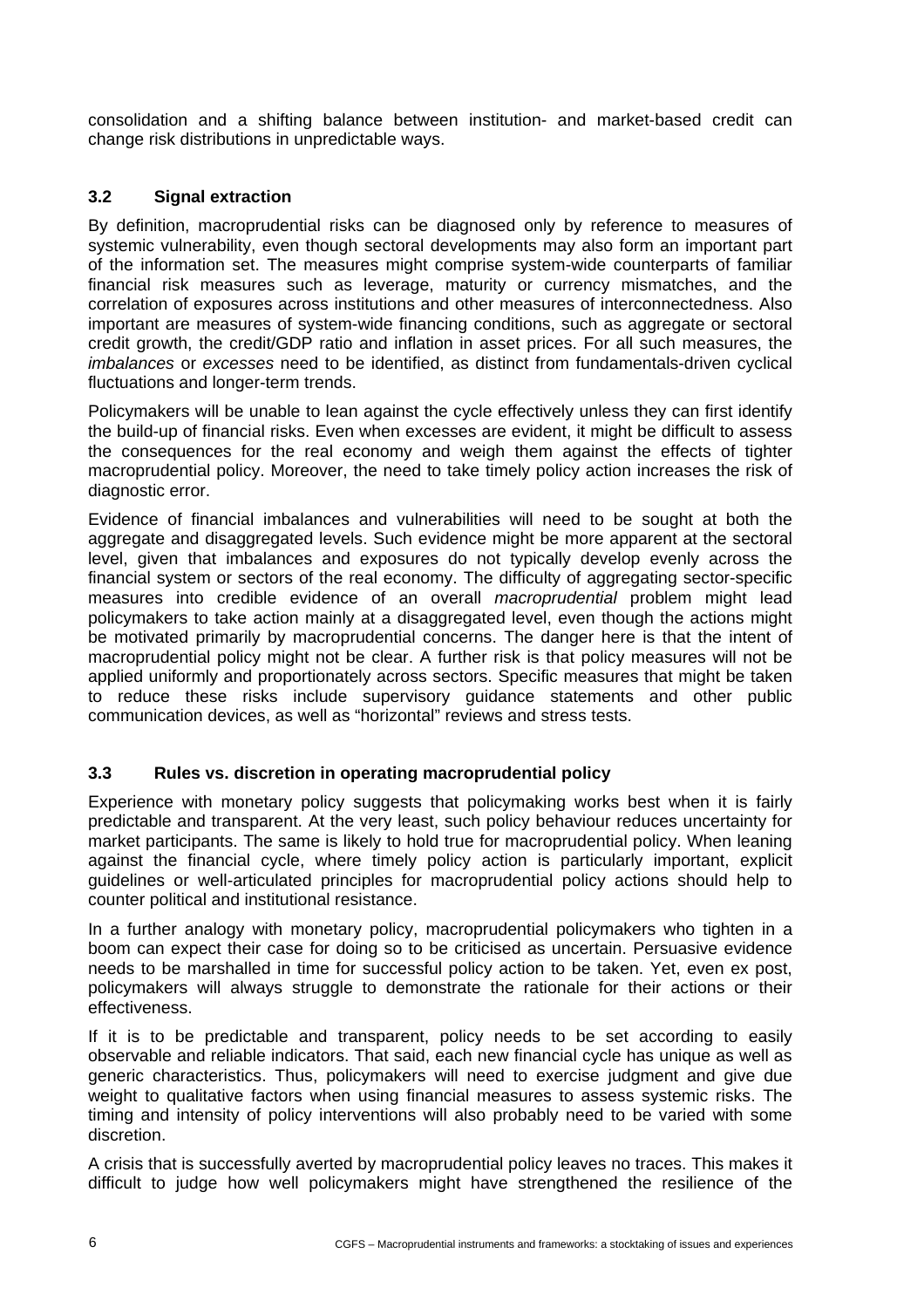financial system. The uncertainties surrounding macroprudential assessment mean that policy will inevitably have to be conducted with a considerable degree of judgment and discretion.

Another reason why discretion will continue to be indispensable in macroprudential policy is that financial behaviour responds to settings in other policy areas, such as the tax regime and industry-specific regulation. It would be misguided to reach for a macroprudential tool to correct a financial imbalance, for example, if that imbalance arose from a distortion arising elsewhere in the real economy. For instance, rising leverage could be a behavioural response to property price inflation, but that inflation may in turn reflect tight limits on building permits or a tax regime that favours debt financing. In this case, the problem would be best addressed at source, either by tax reform or by microeconomic regulatory measures in the property sector.

Macroprudential policy is not an exact science. Some fuzziness will probably be inevitable for the actual operation of policy. For the aim of ensuring resilience, the fundamental question is how much disruption is "low enough". For leaning against the wind, the issue is first to identify the financial cycle and then to ask what amplitude would be "small enough". In both cases, it is uncertain what level of confidence is actually achievable. Experience over time will help in the clarification of objectives and operating paradigms, as it has in the case of monetary policy.<sup>[7](#page-12-1)</sup>

#### <span id="page-12-0"></span>**3.4 Regulatory arbitrage and cross-border coordination**

Policymakers need to manage regulatory instruments in ways that counter avoidance and regulatory arbitrage, and they also have to keep up with innovation and structural change. These issues are especially pronounced for instruments that will be used in highly integrated and substitutable financial markets.

Macroprudential policy will raise questions of fairness both at home and abroad. Within a single jurisdiction, the playing field can be kept level by applying macroprudential interventions broadly across the financial system. This approach works less well across borders, however, given that financial cycles are not often synchronised between jurisdictions.

Furthermore, cross-border financial activity can undermine the effectiveness of national macroprudential policy. Problematic financial activity in one jurisdiction might be caused by institutions domiciled in a different jurisdiction, where there is no concurrent macroprudential problem and where the macroprudential authority has no motive or legal capacity for taking action. Indeed, restrictions on local activity imposed by the local macroprudential authority might have contributed to the offshore problem. Local incorporation and other "subsidiarisation" measures might enhance the ability of local authorities to directly influence local financial conditions for macroprudential purposes, thus simplifying the international coordination problem. However, this might raise the question of how globally active financial institutions would respond to such interventions.

<span id="page-12-1"></span><sup>7</sup> An increasingly common definition of price stability for the purpose of setting objectives is now a low singledigit rate of annual CPI inflation, usually within a range that is very narrow compared to the historical experience of inflation variability, and over a horizon of around two to three years. Close variations on such a formulation have been adopted by more and more central banks over a number of years, as accumulated evidence showed that monetary policy can, in fact, succeed in delivering inflation outcomes consistent with the formulation.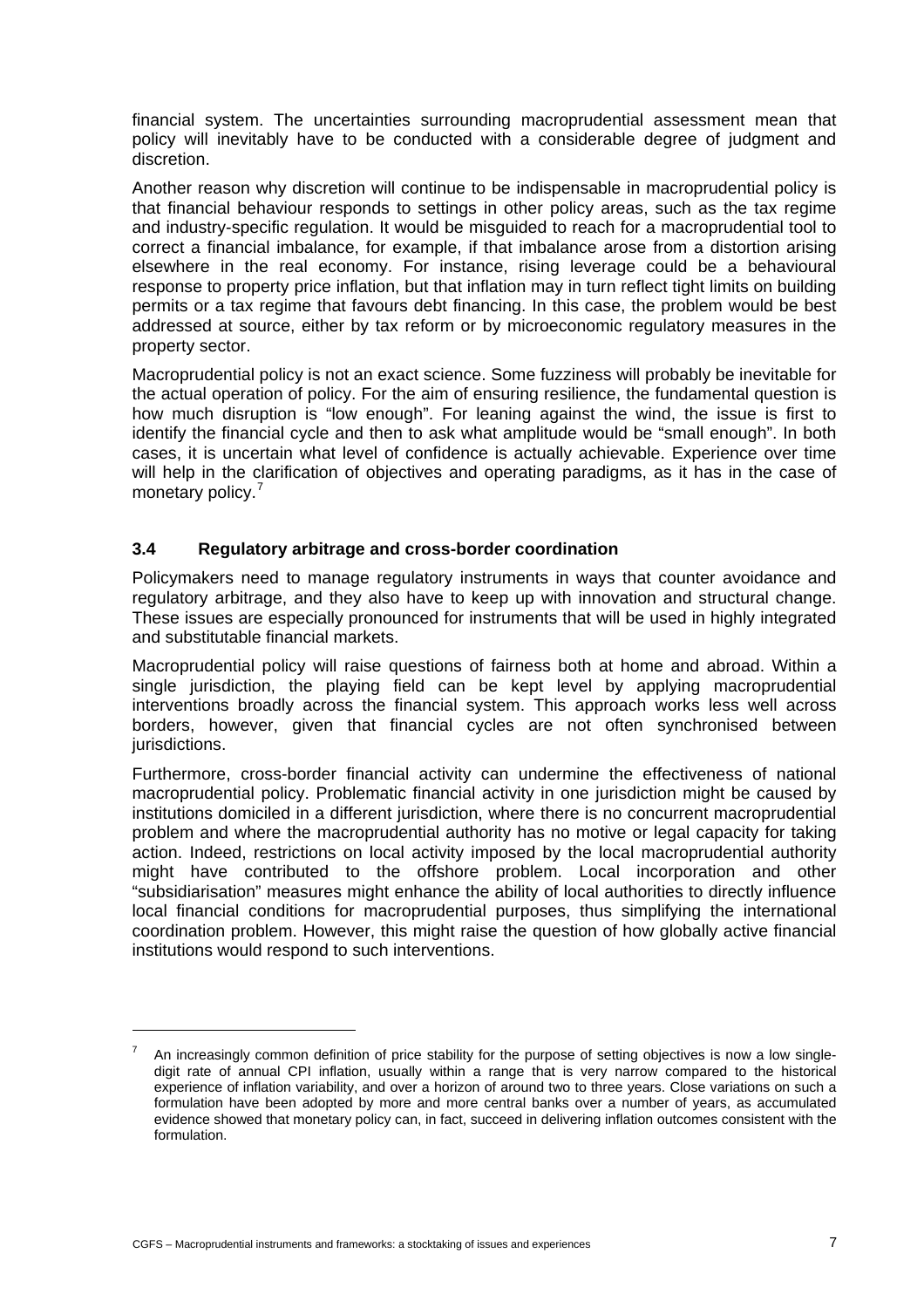There are limits to how far macroprudential policy can be coordinated internationally. Close international cooperation to enhance domestic resilience is likely to prove more practicable than a coordinated approach to leaning against the cycle.

#### <span id="page-13-0"></span>**3.5 Relationship with monetary policy**

Successful monetary policy and macroprudential policy are likely generally to reinforce each other. Measures to strengthen the resilience of the financial system reinforce monetary policy by shielding the economy from sharp financial disruptions. Conversely, macroeconomic stability reduces the financial system's vulnerability to procyclical tendencies. Overall, official interest rates probably need not move as much as would be required in the absence of policy coordination.

The conduct of one policy will need to take account of developments and settings in the other. Interventions in either area will affect economic and financial conditions. Macroprudential settings will influence credit supply conditions, and hence monetary policy transmission. Meanwhile, measures that strengthen the resilience of the financial system may also help monetary policy to influence credit conditions more precisely in the wider economy, by reducing the impact of financial frictions on credit supply. The significance of these effects would probably depend on the macroeconomic environment, financial conditions, the share of bank-based intermediation in the financial system, and the level and distribution of capital and liquid assets within the banking system.

Of course, it is unrealistic to expect the combination of monetary and macroprudential policies to completely eliminate the economic cycle. The objective would be to moderate the cycle and increase the resilience of the system.

# <span id="page-13-1"></span>**4. Experience with macroprudential instruments**

In most economies, macroprudential policy frameworks are at an early stage of development. They have been implemented using existing microprudential monetary policy and liquidity management mandates and institutions. And, macroprudential interventions have taken the form of adjustments or add-ons to instruments already used for microprudential or liquidity management purposes.

To date, most experience with macroprudential policy has focused on judgmental, rather than rules-based, use of instruments. The aims have mostly been to enhance financial system resilience rather than to moderate aggregate financial cycles, though there are examples where instruments have been used with a flavour of both aims.

The evidence for effectiveness is tentative. The independent effect of macroprudential instruments is hard to isolate, given that they have come into use only recently in most cases, and often in conjunction with other stabilisation measures such as monetary policy responses. Authorities that have used them generally report that they helped to protect the financial system from downturns, but made a lesser contribution to moderating the financial cycle.

To date, macroprudential instruments have been used mainly to limit the amount of credit supplied to specific sectors seen as prone to excessive credit growth, especially property investment and development. In addition, some emerging market economies have used reserve requirements to prevent the build-up of domestic imbalances arising from volatile cross-border capital flows. Measures targeting the size and structure of financial institution balance sheets for macroprudential purposes have been less common, with the exception of Spain's dynamic provisioning system, which has now been in place for a number of years.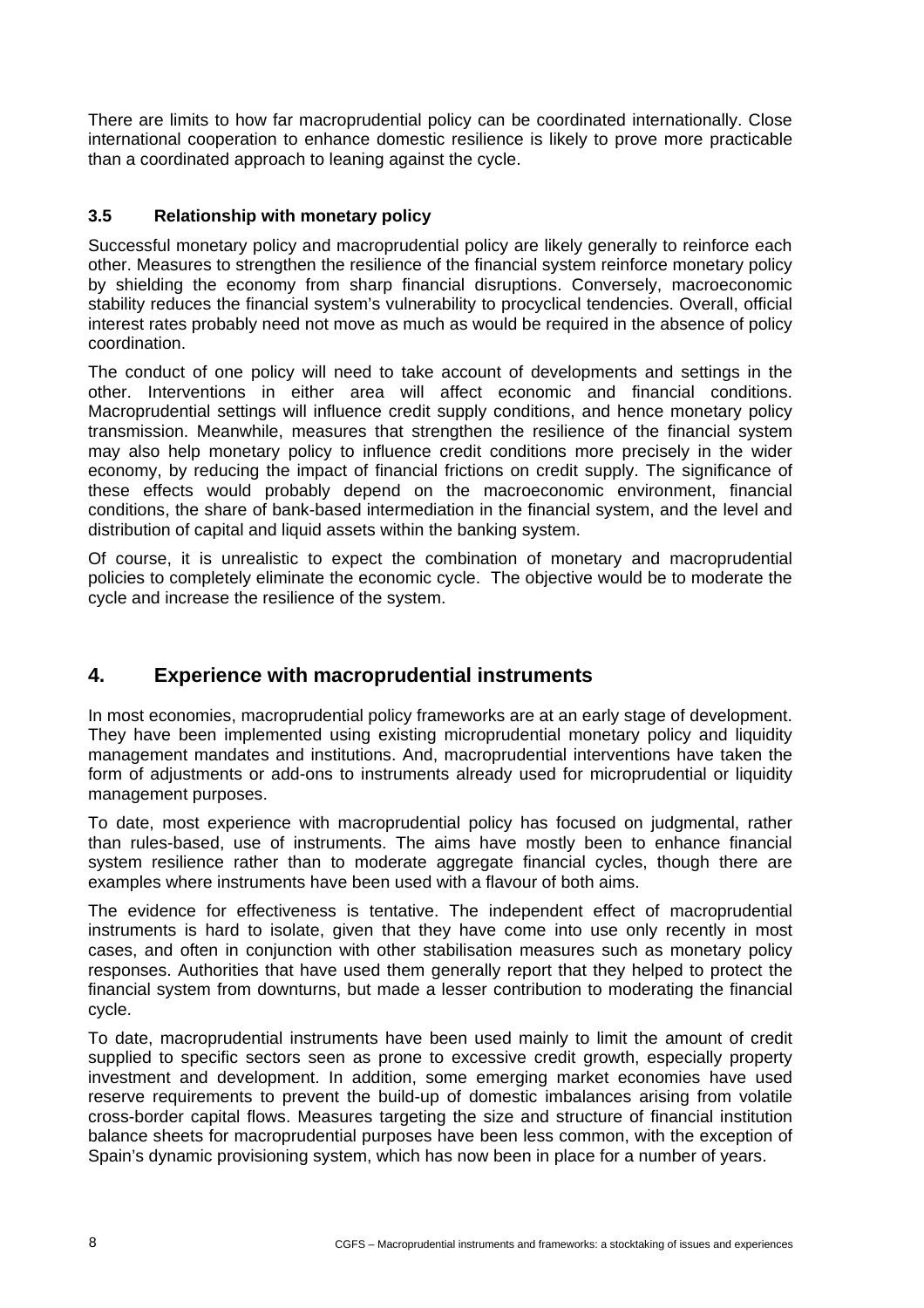This section summarises the main findings of a CGFS survey conducted in November 2009 on macroprudential instruments and policy. We also set out the main points of discussion at a CGFS workshop for central banks held in February 2010 on the use of macroprudential instruments relating to property lending markets. We discuss measures responding to capital flows or their consequences for domestic credit conditions, where a number of economies also have experience. Finally, we outline Spain's experience with statistical or dynamic provisioning, which has received some attention as a macroprudential instrument.

#### <span id="page-14-0"></span>**4.1 A CGFS survey of central banks on macroprudential instruments**

At the end of 2009, the CGFS surveyed central banks on the use of macroprudential instruments in their economies. The survey covered the definition of macroprudential instruments, their categorisation, and objectives for their use. 33 central banks responded.

The CGFS survey showed that macroprudential instruments or interventions had been widely applied. They had targeted a variety of problems arising from the financial system and financial behaviour, at both aggregated and highly sector-specific levels.

Most respondents had a broad concept of what constitutes a macroprudential instrument. Many defined as macroprudential any instrument that could be used to affect system-wide financial risk, including measures that target specific groups of institutions or individual financial institutions with systemic importance. In particular, many respondents viewed microprudential measures that aim at reducing systemic risk as macroprudential. Measures that were mentioned as helping to contain system-wide risks by influencing the behaviour of market participants included communication of monitoring and systemic risk assessments (either to the general public or to financial institutions), and supervisory or regulatory letters indicating to supervised institutions a change in the stringency of the supervisory approach.

Survey responses indicated that conceptions of macroprudential policy aims and objectives are fuzzy. Respondents generally agreed that the objectives include strengthening the financial system's resilience and containing the build-up of risk within it. However, there was no common, or widely shared, formal definition of macroprudential policy objectives. One central bank deliberately avoids the term "macroprudential policy measures", on the grounds that the tools required to deal with financial instability constantly evolve and vary for each episode of financial instability. Rather, this respondent preferred to emphasise the importance of taking a "macroprudential perspective" when assessing financial sector conditions.

Comments on the relationship with other policy areas emphasised the complementarity with monetary policy. Macroprudential instruments should complement monetary policy by mitigating systemic risks to the financial system and thus providing a foundation for the effective transmission of monetary policy. Macroprudential instruments were viewed as more effective than monetary policy in addressing specific imbalances. Many emerging market economies viewed capital controls also as a means of gaining monetary policy flexibility in the context of an exchange rate band.

Macroprudential instruments were categorised in several ways. Apart from the basic distinction between those that affect credit prices and those that affect quantities, respondents often distinguished measures that mitigate the build-up of aggregate financial risk over time from those aimed at reducing the risk of financial contagion.

A broad range of instruments has been used to address system-wide financial risks, including many tools normally used for other purposes. These include microprudential instruments that have been applied to the system as a whole, fiscal measures such as financial transaction taxes, and central bank tools used for system liquidity management. Distinctions were drawn between instruments that directly or indirectly influence the supply or demand for credit in particular markets or sectors, those that directly target the size or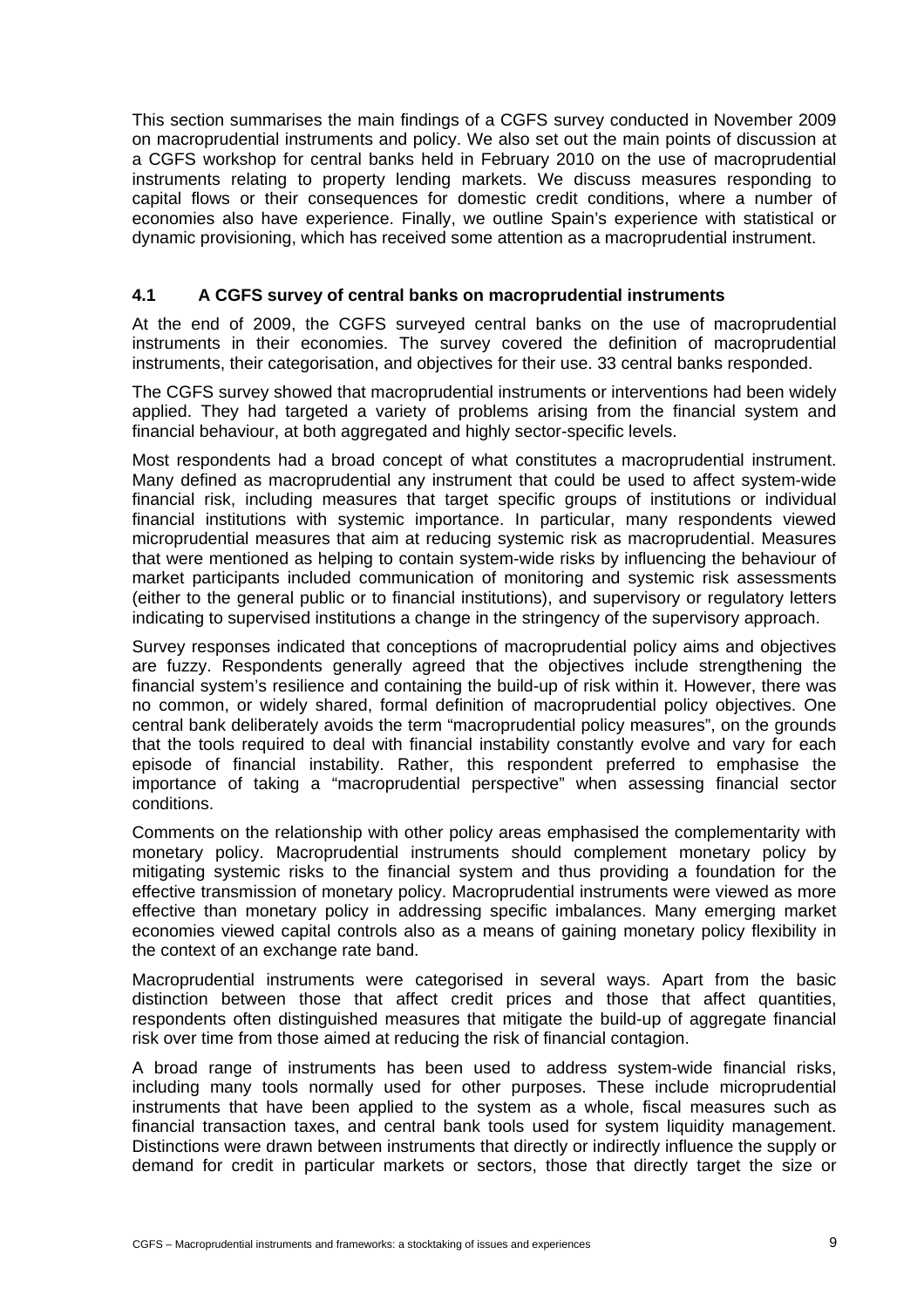composition of bank balance sheets or those of other financial institutions, and those intended to limit the effects of cross-border capital flows.

The most widely used instruments have been measures to limit credit supply to specific sectors that are seen as prone to excessive credit growth. These include various restrictions on mortgage lending (caps on LTV ratios or debt/income ratios) and credit card lending limits. Some emerging market economies have used reserve requirements to prevent the build-up of domestic imbalances arising from cross-border capital flows. Although measures targeting the size or composition of bank balance sheets (such as loan-to-deposit ceilings, institution-specific capital add-ons or time-varying capital charges) seem to have been less frequently used, a range of such instruments have been introduced in response to the financial crisis, or are under consideration.

Table 3 shows examples of macroprudential instruments drawn from the survey responses. The table includes only instruments where the main or usual purpose is macroprudential. This excludes instruments such as official interest rates, emergency liquidity provision and foreign exchange market intervention, since these are mainly used for other policy purposes, even though their usage might often have macroprudential benefits. Also, consistent with the definition of macroprudential policy used in this note, our focus is on *preventative*  instruments, rather than those used under crisis conditions.

| Type of<br>instrument                                          | <b>Examples</b>                                                                                                        | <b>Economies that have used</b><br>the instrument |            |  |
|----------------------------------------------------------------|------------------------------------------------------------------------------------------------------------------------|---------------------------------------------------|------------|--|
|                                                                |                                                                                                                        | Advanced                                          | <b>EME</b> |  |
|                                                                | <b>Measures targeting credit growth</b>                                                                                |                                                   |            |  |
| Limits calibrated to<br>borrower risk<br>characteristics       | LTV caps, DTI limits, foreign currency lending<br>limits                                                               | $\overline{2}$                                    | 9          |  |
| Absolute limits                                                | Aggregate or sectoral credit growth ceilings,<br>limits on exposures by instrument                                     |                                                   | 4          |  |
| Measures targeting size and composition of bank balance sheets |                                                                                                                        |                                                   |            |  |
| Measures to limit interconnectedness                           |                                                                                                                        |                                                   |            |  |
| Limits on leverage                                             | Size-dependent leverage limits or asset risk<br>weights, capital surcharges for systemically<br>important institutions | $\overline{2}$                                    | 2          |  |
| Financial system<br>concentration limits                       | Limits on interbank exposures                                                                                          | 1                                                 | 2          |  |
| Measures to limit procyclicality                               |                                                                                                                        |                                                   |            |  |
| Capital                                                        | Time-varying capital requirements, restrictions<br>on profit distribution                                              | 1                                                 | 1          |  |
| Provisioning                                                   | Countercyclical/dynamic provisioning                                                                                   | 1                                                 | 5          |  |
| Measures to address specific financial risks                   |                                                                                                                        |                                                   |            |  |
| Liquidity risk                                                 | Loan-to-deposit limits, core funding ratios,<br>reserve requirements                                                   | 1                                                 | 8          |  |
| Currency risk                                                  | Limits on open currency positions or on<br>derivatives transactions                                                    |                                                   | 8          |  |

Table 3

#### **Macroprudential instruments cited by CGFS survey respondents**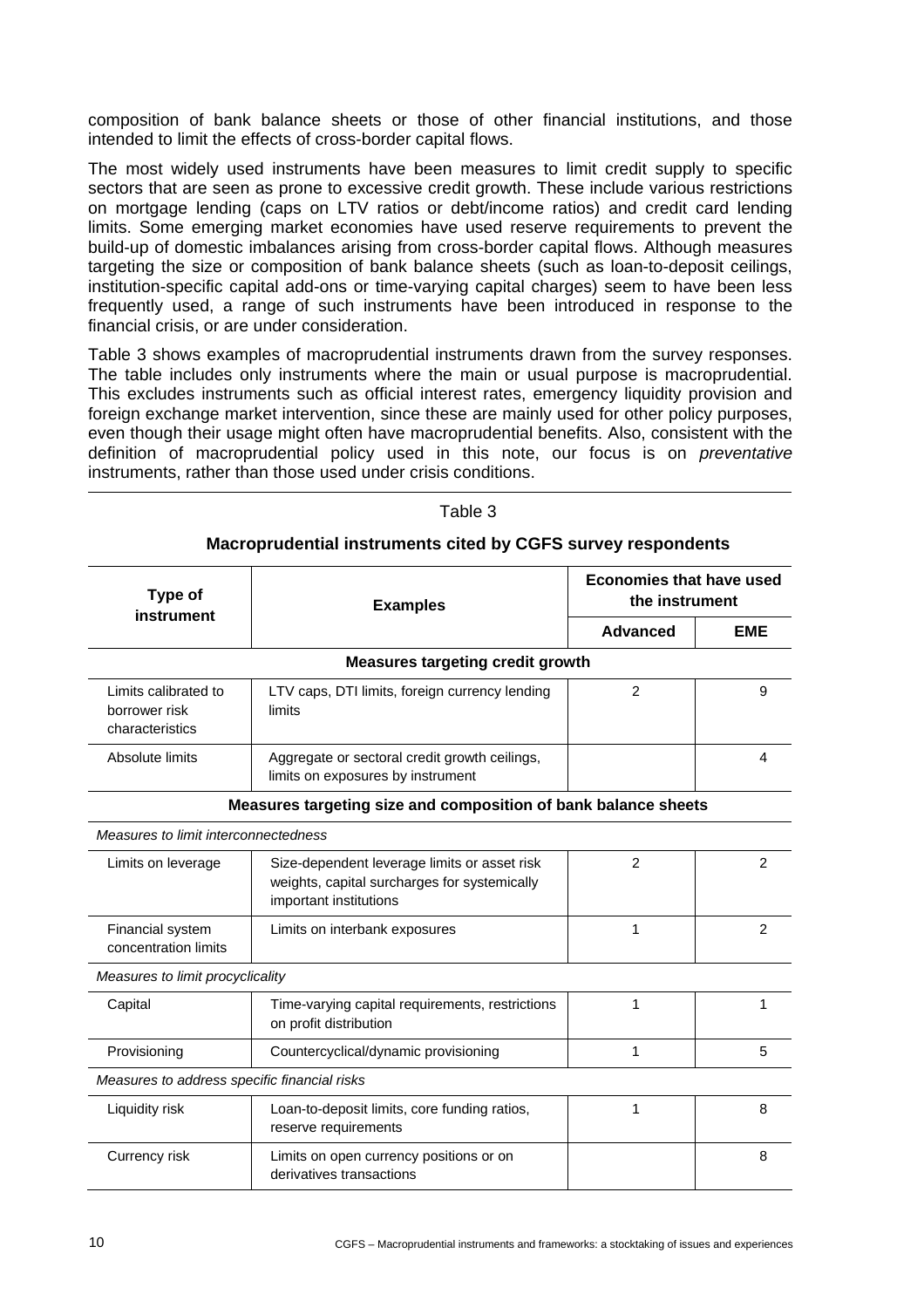The survey suggested that there are grey areas in regard to what counts as a macroprudential instrument. This should not be surprising, given that all instruments contemplated to date are derived from other policy areas with their own distinct objectives. The intent of the policymaker appears to have strongly influenced whether an instrument is considered macroprudential. For example, some survey respondents cited as having potential macroprudential applications instruments that are traditionally used in monetary policy (either the official interest rate or settings in liquidity management facilities such as acceptable collateral and other terms of central bank credit provision) and foreign exchange market intervention. Clarity about why a particular instrument is being used would help reduce the potential for conflict with other policy areas or for misappropriation of instruments.

Most of the instruments in use or under consideration apply to banks or deposit-takers. This probably reflects a pragmatic focus by the authorities on institutions that sit at the core of the financial system and are already subject to both microprudential regulation and supervision, and liquidity management interventions by central banks.

All the instruments shown in Table 3 directly address vulnerabilities and hence could potentially play a role in promoting financial system resilience. Some might also be of use in leaning against the financial cycle, depending on how broadly they could affect developments across the financial system. Direct constraints might be a more focused influence on overall lending, if they could be coordinated so as to avoid substitution by other credit products. It might also be necessary to use instruments in multiple sectors simultaneously to prevent imbalances that are tamped down in one sector from spilling over into other sectors.

#### <span id="page-16-0"></span>**4.2 Measures relating to property lending markets**

Reflecting the relatively broad experience with measures relating to property lending, the CGFS hosted a workshop in February 2010 to discuss the practical experience with property-related measures across a number of economies.<sup>[8](#page-16-1)</sup> The workshop focused on the use of loan-to-value (LTV) caps, debt servicing/income ratios, capital requirements and other measures related to property lending. Such measures are an important part of the macroprudential toolkit in a number of economies, particularly in Asia.

Most measures were taken during phases of rapid credit expansion, but some were also imposed in the aftermath of the crisis. Instruments were generally calibrated from starting from existing microprudential settings with adjustments for particular macro circumstances that were seen as relevant. For example, an 80% LTV maximum is widely seen by these countries as a norm or benchmark for residential real estate loans from a microprudential point of view, and a number of economies have caps at this level. Tightenings of this instrument typically took the form of 10 or 20 percentage point reductions, some of which were reversed when conditions in the targeted markets were seen to have normalised.

Discussions underscored that macroprudential policy and instrument choices depend on financial system structure, as well as on law and market practices regarding property lending. A heavy exposure of the financial system and economy to property market cycles and a marked tendency for property markets to respond to liquidity fluctuations were common features among economies that have used these measures. Most, but not all, were emerging market economies in which property lending is dominated by banks that retain the loans on their balance sheets rather than securitising them. Macroprudential policy seems to be

<span id="page-16-1"></span><sup>8</sup> Representatives of 22 central banks participated in the workshop. See Annex 3 for a list of participants.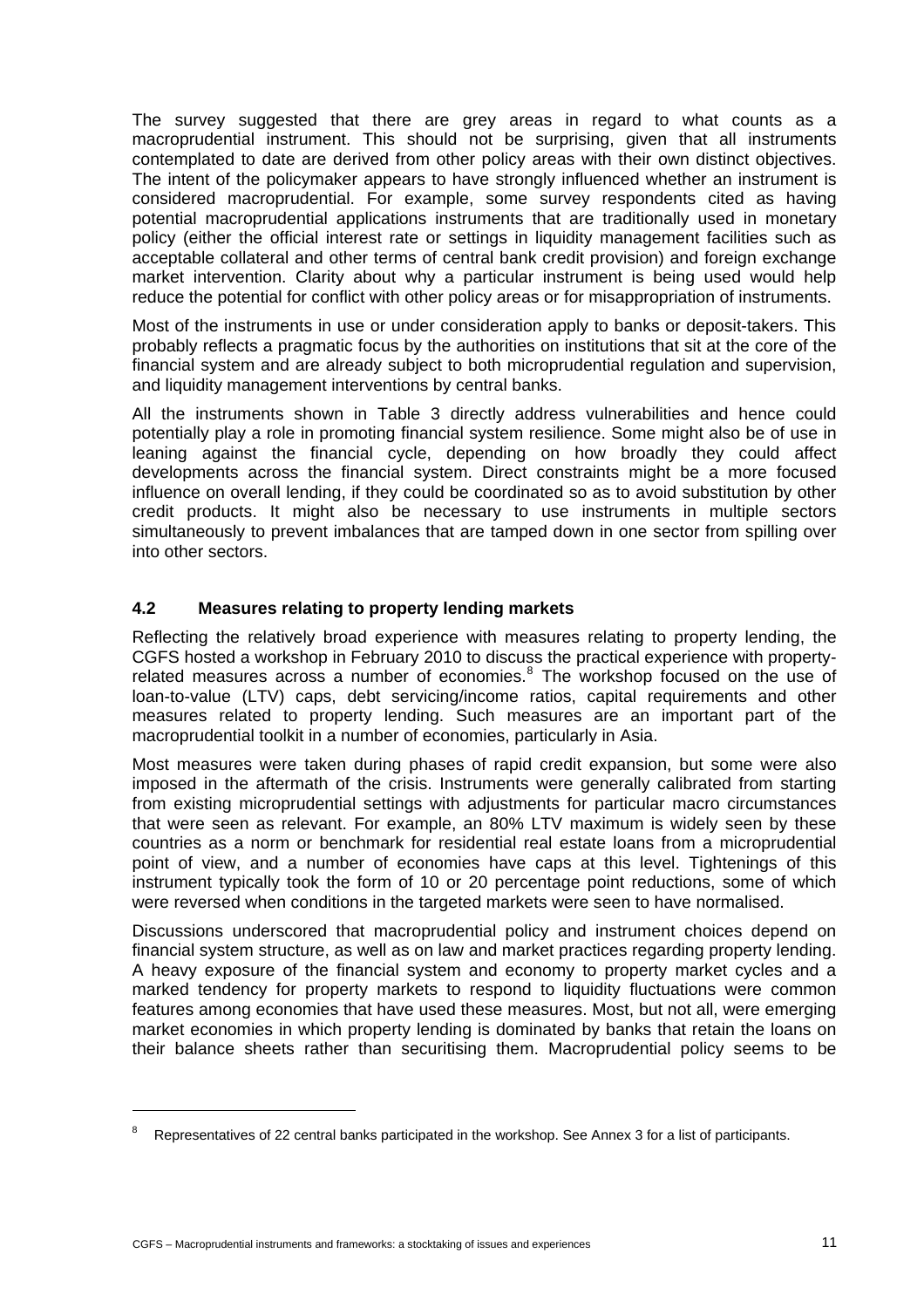especially important for economies that are constrained by fixed or managed exchange rate regimes from using monetary policy for stabilisation purposes.

Authorities were open to using a variety of instruments, and often combined them with standard measures that enforce prudent underwriting standards. For example, one authority used limits on loan concentration and debt servicing/income ratios as complements to an LTV ratio cap.

The aims of enhancing financial system resilience (formulated in one case as the maintenance of a stable credit supply) and leaning against build-ups of risk were given roughly equal weight in the operation of policy. A key challenge was to align goals and instruments in the design of institutional arrangements. One authority suggested that consistency of microprudential and macroprudential actions was important for the effectiveness of macroprudentially motivated measures.

LTV caps were thought attractive by those that employ them because they directly influence credit growth, and allow macroprudential authorities to articulate and precisely signal their concerns to institutions and the public. However, it was noted that a single quantitative "bright line" measure might not reflect all the relevant dimensions of risk on the credit product. Supervisory guidance that reflected the variation across products in several dimensions could address this issue. Probably in response to this complexity, authorities typically used LTV caps in conjunction with other measures. Macroprudential regulation was also generally supplemented by close supervision.

The calibration of quantitative instruments such as LTV caps was often based on information about the volatility of the underlying asset, as well as on existing LTVs and LTVs that apply to new lending. In one case, the tolerable level of loss given default and an estimate of how much assets were overvalued provided a sense of how large the cushion implied by the LTV cap should be. Judgments needed to be made about how stringently to constrain new lending, especially because it is politically difficult to impose low LTV caps. On the other hand, if the LTV cap was too high, it might not bind or it might even have the perverse effect of raising LTVs on new lending if an LTV at the level of the cap was seen as "normal" or sanctioned by the authorities.

Authorities that have used macroprudential instruments relied almost entirely on judgment when imposing and calibrating instruments. One authority roughly matched its instrument setting to the trends in quantitative aggregate indicators (in this case, growth in house sales, real estate investment and house prices). Otherwise, formulaic quantitative relationships were scanty. Many participants emphasised that any models or rule-like operations would need to be supplemented with considerable scope for judgment.

A wide range of macro and micro information was needed to inform macroprudential assessments. Micro data, such as surveys that measure household debt holder characteristics, provided information on the tails of distributions that the macro data miss. Macro data provided information needed to address issues of timing and the balance of intervention across different policy areas. One important caveat was that available data might not effectively capture riskier products and new distribution channels. Quantitative measures such as LTV caps could be used as shorthand for risk, but softer, qualitative information was also important.

Macroprudential supervision tended to be forward-looking. Some participants argued that its policy horizon should be longer than for monetary policy, on the grounds that it takes time for systemic financial risks to build up. It was also suggested that the right mix of instruments is likely to depend on the stage of the financial cycle. Once strong credit demand has taken hold, it might be very difficult for macroprudential policy to restrain credit growth, as loopholes would always be found.

The tendency for credit origination to move to less regulated sectors was observed in several cases. A fundamental problem with measures that sought to restrain the generation of risky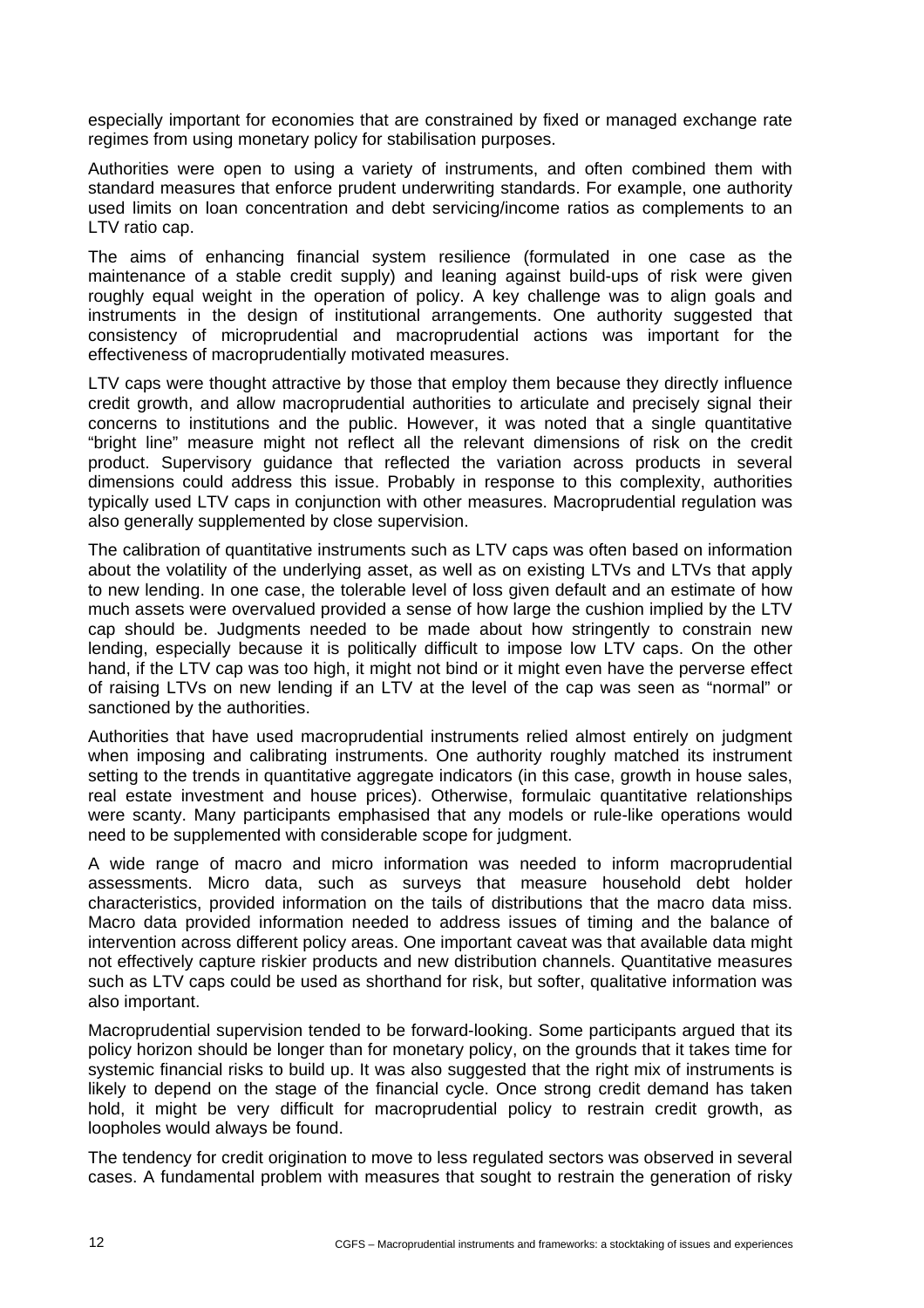products (such as high-LTV loans) was that the measures could easily be circumvented by financial engineering (as was shown in the recent crisis). This was another reason to be cautious about interventions that might bind too firmly.

Participants saw a range of issues concerning the measurement of the success of macroprudential policy. If the objective was to lean against the financial cycle, success could be measured by tracking changes in credit growth rates. If the objective was to ensure financial system resilience, and if measures such as LTV caps were intended to promote that resilience by raising the level of household equity in a crisis, then relevant measures could be total equity in the household sector and capital adequacy of the banking system.

Some of the central banks from economies where these measures have been applied reported that they have been effective in moderating excesses in the targeted credit markets and limiting the financial system's exposure to those sectors. Others reported mixed results. One analytical difficulty was distinguishing the effect of the macroprudential measures from wider macroeconomic factors, such as the broadening of the Asian crisis soon after some of the measures in Asia were taken. Also, in some cases where the underlying conditions (such as interest rates) remained favourable for credit demand, credit growth tended to resume shortly after macroprudential measures were imposed.

Another challenge was to estimate the real cost of the financial instability that regulation seeks to avoid, as well as that of the side effects of regulation on efficiency and economic growth. To calibrate the overall intensity of macroprudential regulation with the aim of constraining rapidly growing market segments required judgments on efficiency (more complete markets are a good thing) and on systemic risk (complexity is not). In small open economies, the possible distortions were more challenging because of the ease with which cross-border funding can replace domestic funding.

#### <span id="page-18-0"></span>**4.3 Reserve requirements**

Changes in (domestic currency) reserve requirements have commonly been seen as part of the toolkit for the implementation of monetary policy or exchange rate policy. Especially in emerging market economies in response to large ebbs and flows in foreign capital, more attention is being focused on the use of reserve requirements to moderate the financial cycle. Such a measure can supplement or substitute for the use of the official interest rate to manage the cost of credit to the economy, which is the more common practice among developed economies.

A number of economies have also imposed reserve requirements on foreign currency funding of financial institutions. Here, the macroprudential concern is more directly related to currency mismatch and foreign currency liquidity vulnerabilities that may be generated in the banking system through such funding.

Variations in reserve ratios have been applied with judgmental discretion. Generally, the economies using them for macroprudential purposes have fairly fragmented credit markets that are dominated by regulated credit intermediaries. Although a roughly equivalent effect on domestic credit conditions might well have been achievable through the use of the official interest rate instrument, the dominance of regulated credit intermediaries, and relatively undeveloped money markets through which interest rates work, perhaps meant that reserve requirements were seen as a more direct way to influence their funding costs and capacity for generating financial imbalances.

#### <span id="page-18-1"></span>**4.4 Statistical or dynamic provisioning**

As an example of a macroprudential instrument, statistical or dynamic provisioning has been applied in Spain since mid-2000. The authorities consider this instrument to have both a microprudential purpose, as it is applied to individual institutions, and also a macroprudential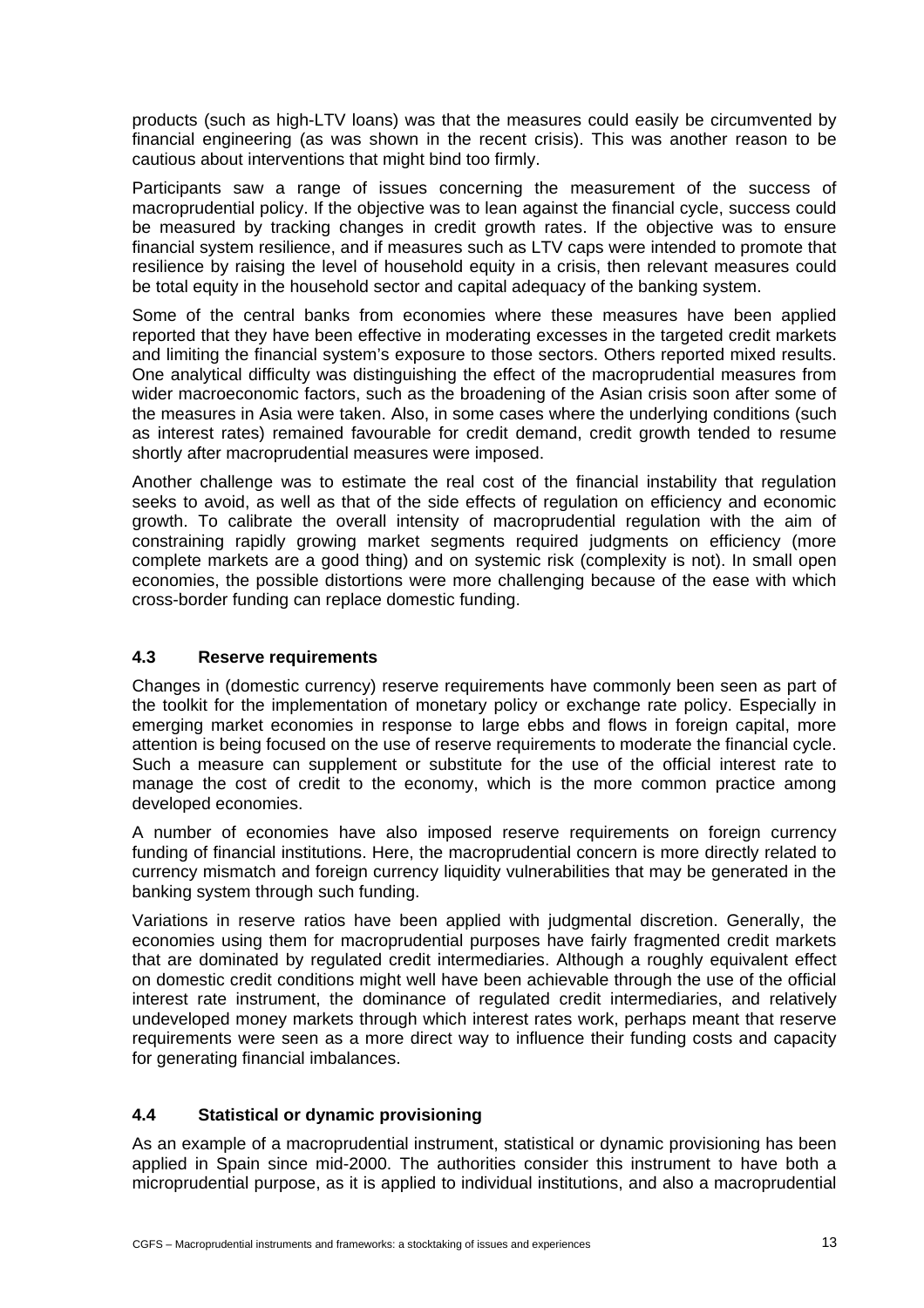role, due to its countercyclical impact, which damps excess procyclicality within the financial system. Banks are required to set aside provisions during phases of rapid credit expansion according to a formula. The measure anticipates the impairments that will arise when the economy turns down and credit retrenchment appears.

The experience with this instrument is well documented. $9$  In brief, the instrument is seen as having successfully protected banks from the risk of underprovisioning during the boom phase. It was less effective, however, in moderating the financial cycle.

# <span id="page-19-0"></span>**5. Some preliminary findings and open issues**

Three main issues arise from this stocktaking on the choice and use of macroprudential instruments. First, what are the respective roles of measures aimed at ensuring financial system resilience, and those aimed at leaning against the financial cycle? Second, what does experience tell us about what has worked, and why? And third, how can workable approaches to leaning against the financial cycle be developed?

#### <span id="page-19-1"></span>**5.1 The respective roles of ensuring resilience and leaning against the cycle**

The two aims of ensuring resilience and leaning against the cycle are not mutually exclusive. Indeed, one can substitute for the other to some extent, given that successful leaning means that measures designed to protect institutions against the financial cycle can be less stringent. In practice, therefore, macroprudential policy frameworks are likely to include elements directed towards both aims. These will be combined in ways that are seen as the most efficient for the circumstances.

The emphasis on each aim potentially affects the types of instrument that might be brought to bear (for example, whether they apply broadly or narrowly), the way they might be used (for example, how frequently they might be adjusted) and policy governance. It also has implications for monetary policy to the extent that, if macroprudential policy can successfully moderate the financial cycle, it would probably ease the burden on monetary policy to stabilise the economy. In addition, there would be less need to use monetary policy to lean against the financial cycle.

For practical implementations of leaning against the cycle, the complexity of the task and the limited state of knowledge suggest a degree of caution. However, the efficiency benefits of successful leaning should not be forgotten. In a pragmatic approach, one might proceed by building up a macroprudential regime from microprudential and other existing instruments that are refocused for greater emphasis on reducing systemic vulnerabilities, while taking into account the effect of those instruments on credit conditions and continuing to seek more effective tools to lean against the cycle.

#### <span id="page-19-2"></span>**5.2 Tentative lessons from practical experience**

As macroprudential policy frameworks are much less developed and tested than monetary policy frameworks, they should not promise more than they can deliver.

<span id="page-19-3"></span><sup>9</sup> See Saurina (2009a,b).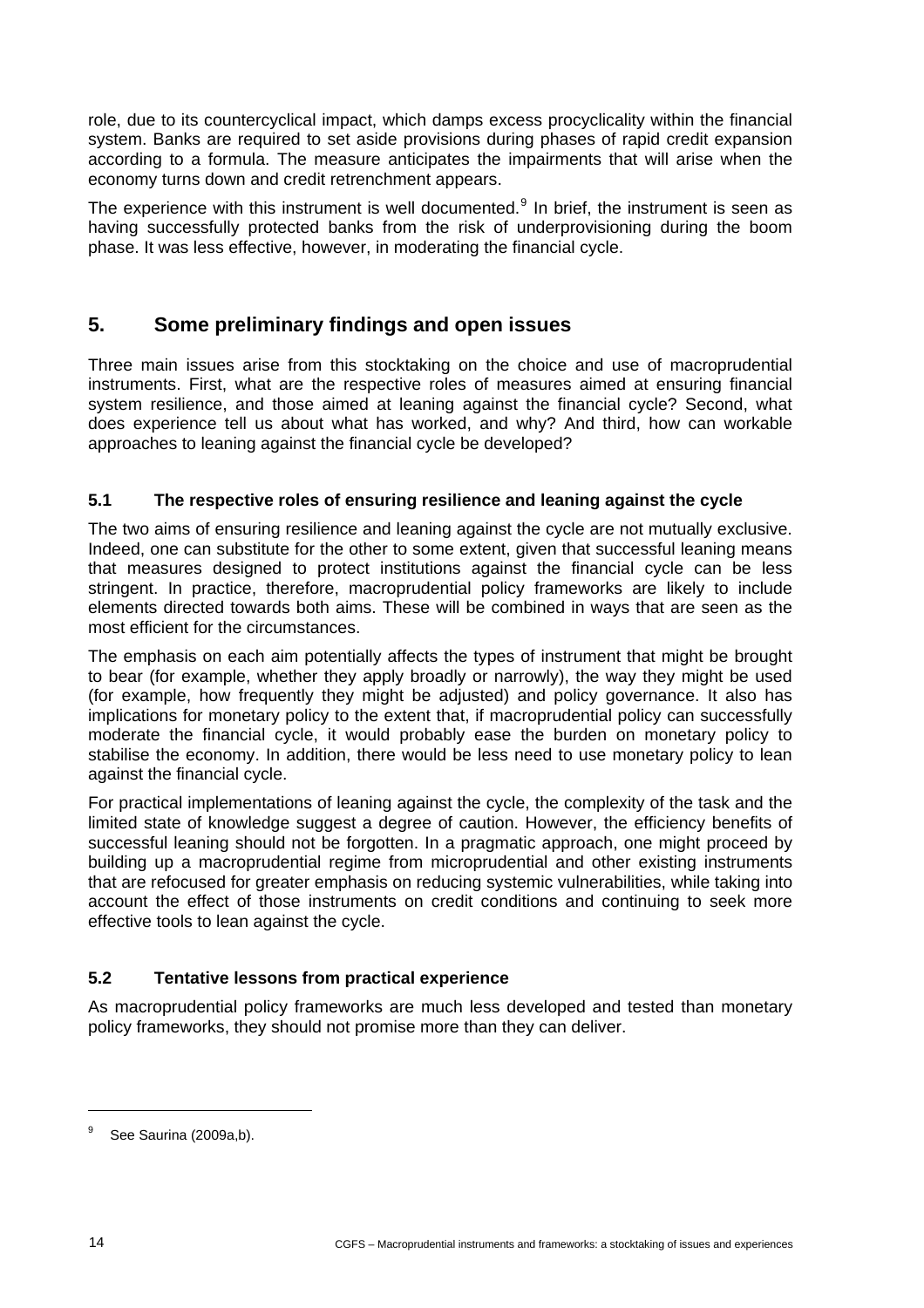To date, approaches have been pragmatic, based on judgmental and discretionary use of existing instruments that are already used for other, usually microprudential, purposes. These include existing microprudential and system liquidity management tools such as LTV ratio caps, capital requirements, reserve requirements and dynamic provisioning systems. Such instruments have been deployed from within their current institutional settings, and with close supervisory involvement. Macroprudential interventions have generally taken place in response to specific sectoral developments rather than at a system-wide level.

Authorities who use macroprudential instruments express some confidence that they have been successful in enhancing the resilience of their financial systems. There is some evidence that such measures have led to some, at least temporary, cooling of excesses in the particular markets to which they have been applied. It is too early to say whether the small number of explicit macroprudential loosening measures undertaken so far will be effective in promoting credit expansion during a period of widespread retrenchment in lending.

#### <span id="page-20-0"></span>**5.3 Open issues**

Many open issues remain in the development of a fully fledged macroprudential framework that delivers the promise of more effective stabilisation policy. Some of the issues are empirical, while others relate to operationalisation. And, at this early stage in our experience with macroprudential policy, it is quite possible that effective instruments beyond the current toolkit might be developed. Several initiatives at the national and international level are exploring new instruments.

Institutionalisation of the aim of leaning against the financial cycle is still some way off, as is the related task of operationalising instrument usage resolutely to that end. Some of the more difficult open issues relate to this aim in particular.

The empirical issues include the effectiveness of the instruments through the cycle. As noted, most experience is with adjustments during the boom phase. There are a few examples where macroprudential instruments have been loosened in response to the crisis, but it is too early to tell how effective they have been in promoting, rather than constraining, lending and risk-taking.

It is uncertain whether a more activist approach to operating the instruments would actually be effective in moderating the financial cycle. The micro-based instruments and measures adopted to date have mostly not been used in a way that could seriously limit aggregate credit growth or dampen asset prices. Most interventions have so far focused on specific sectors, motivated largely by a desire to ensure the resilience of the financial system. If macroprudential instruments were used more actively and ambitiously to moderate the financial cycle, questions would naturally arise whether and how far they were also stifling innovation and growth.

Another open question is how frequently instruments would need to be adjusted in an activist approach. Authorities have tended to vary macroprudential instruments at intervals of a few years, but there appears to be a spectrum of activism in this respect.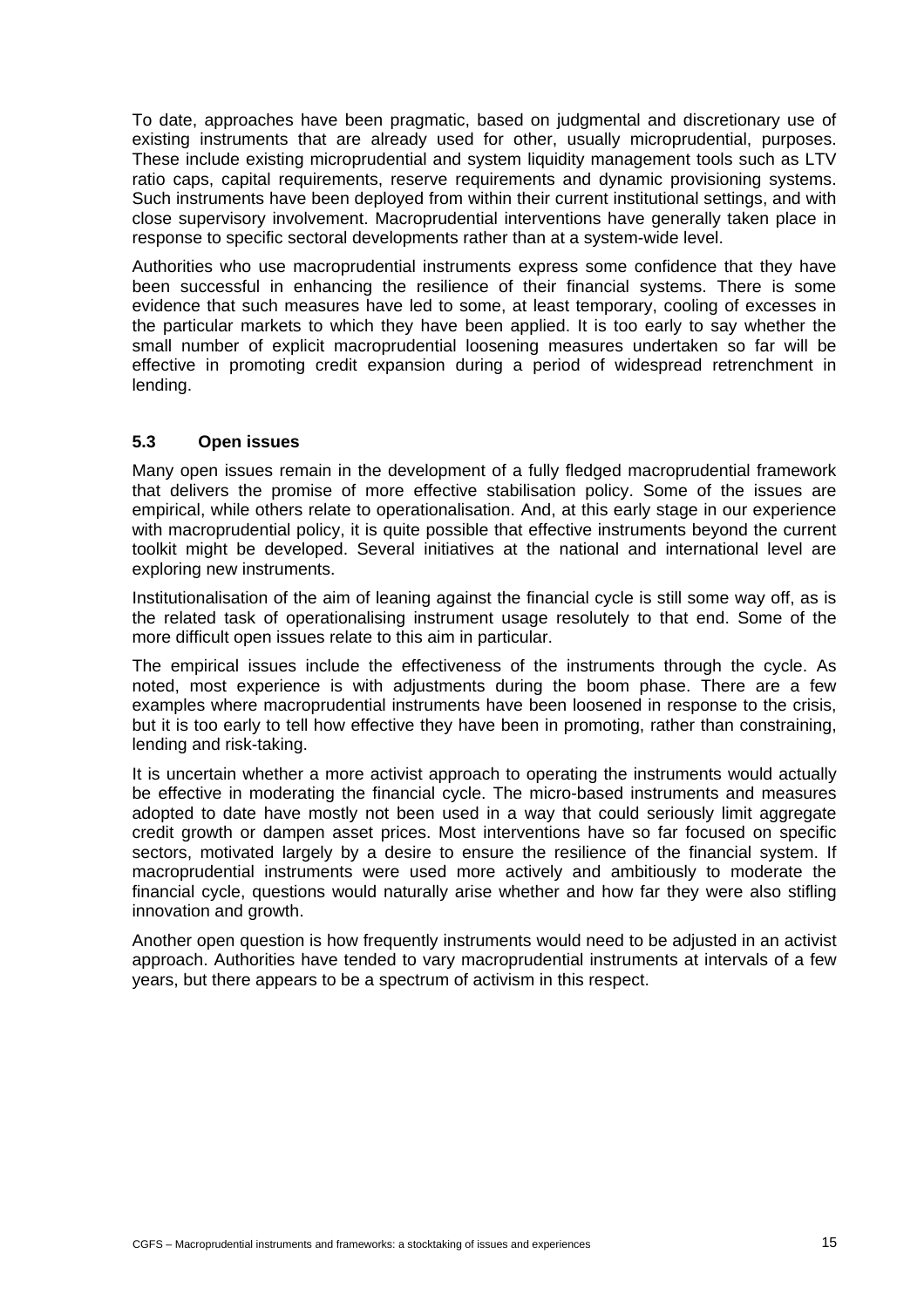# **Annex 1: Macroprudential policy – a literature review**

# <span id="page-21-0"></span>**1. Introduction**

This Annex provides an overview of research on macroprudential policy, defined as a set of tools geared towards limiting the risk of episodes of system-wide distress that have significant macroeconomic costs.<sup>[10](#page-21-1)</sup> The crisis has highlighted the need for a macroprudential approach to financial regulation and supervision. The policy debate is currently focusing on macroprudential tools and their usage, their relationship with monetary policy, their implementation and their effectiveness. Important insights can be gained from the research literature on macroprudential policy, although this line of research is still relatively recent. This is in contrast to the rich research literature on monetary policy, which over past decades has informed the evolution of monetary policy frameworks and strategies. Even so, the crisis has highlighted important shortcomings of this literature, and in particular big gaps in modelling the nexus between the real economy, the financial system, and monetary policy.

The literature review is divided into two main parts. The first reviews research on the concept of financial (in)stability and systemic risk, distinguishing work along the "time series" and the "cross-sectional" dimensions. The second part summarises research on individual macroprudential tools and on the interaction of macroprudential tools with other central bank functions, especially monetary policy. Throughout the review, parallels are drawn with the literature on monetary policy.

# **2. Financial (in)stability and systemic risk**

Over the past two or three decades, the literature on monetary policy provided a common conceptual framework. In particular – at least until recently – there was a broad consensus on how to define price stability, how to measure inflation, and about the advantages and limitations of commonly used economic models. Theoretical work within this framework generally assumes forward looking, homogeneous, rational agents, and analyses dynamics near the steady state. These models typically incorporate frictions that result from rigidities in product and labour markets and asymmetric information that affect financing conditions. A long tradition of empirical research has investigated monetary authorities' reaction functions and the monetary transmission mechanism in this context. The main challenge for research on monetary policy highlighted by the crisis is to build macro models that incorporate the behaviour of the financial system and feedback effects to the macroeconomy in a meaningful way. $11$ 

In contrast to the monetary policy literature, research on macroprudential policy is still in its infancy and appears far from being able to provide a sound analytical underpinning for policy frameworks. This may be due to two main reasons. First, the macroprudential approach has come to play a visible role in policy discussions only very recently.<sup>[12](#page-21-3)</sup> Second, it reflects the

<span id="page-21-1"></span><sup>&</sup>lt;sup>10</sup> See eg Borio and Drehmann (2009a).

<span id="page-21-2"></span>Recent work by Brunnermeier and Sannikov (2009) – who model heterogeneous agents and derive full equilibrium dynamics, not just near the steady state – points to a potentially useful approach to filling this gap.

<span id="page-21-3"></span> $12$  See eg Tucker (2009) and Borio (2009).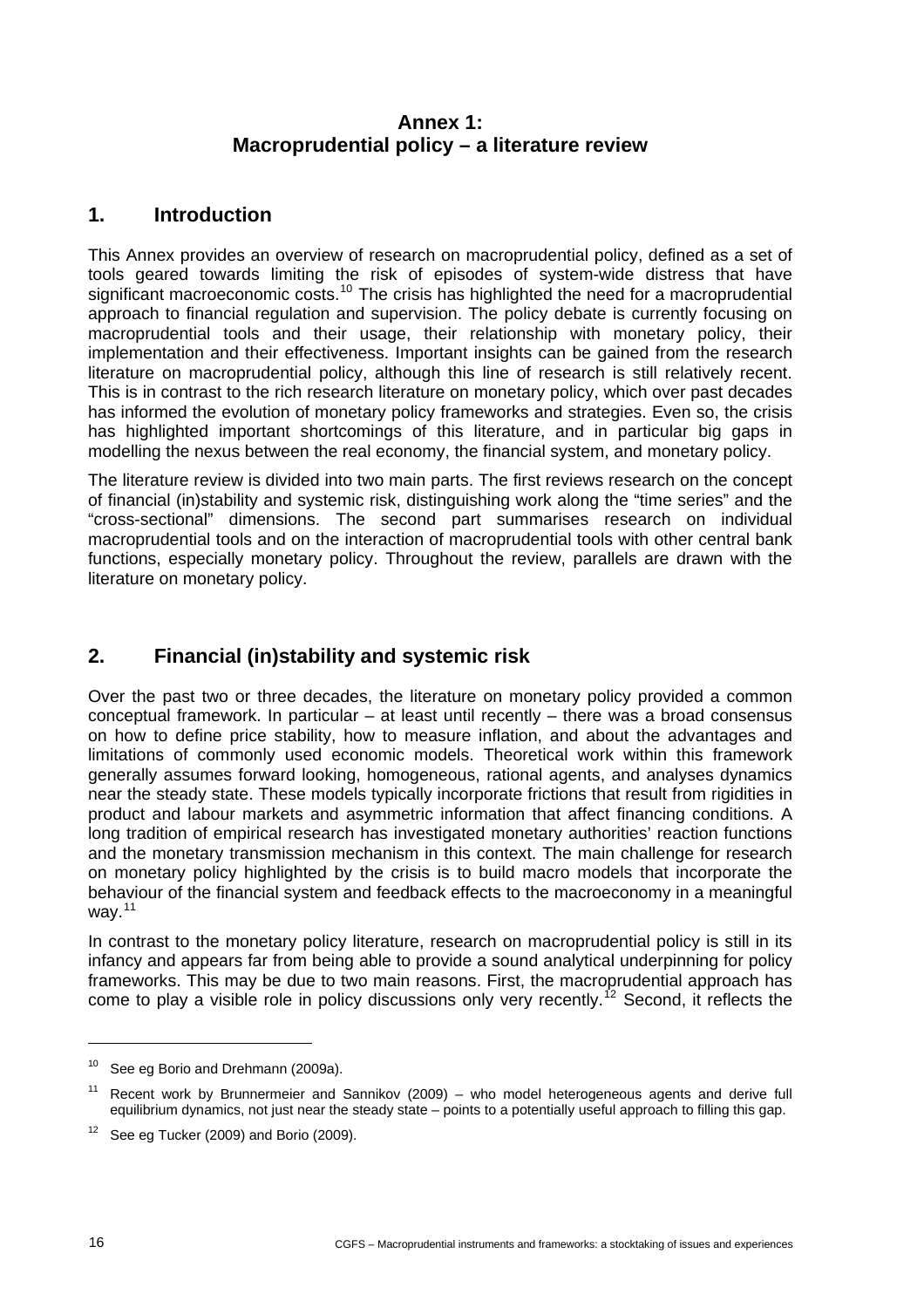lack of established models of the interaction between the financial system and the macroeconomy.<sup>[13](#page-22-0)</sup>

#### **Defining financial (in)stability**

To start with, there is no commonly shared definition of financial stability, towards which macroprudential policies would be geared. Alternative definitions include robustness of the financial system to external shocks (Allen and Wood (2006), Padoa-Schioppa (2003)) or to shocks originating within the financial system (Schinasi (2004)), and the vulnerability to financial distress in response to normal-sized shocks (Borio and Drehmann (2009a)). The notion of financial stability is often discussed in terms of the concept of systemic risk and its sources (eg Goodhart (2009)), for which again there is no consensus definition.<sup>[14](#page-22-1)</sup>

In terms of analytical paradigms, one can follow Borio and Drehmann (2009a) and distinguish three types of models. The first comprises models of self-fulfilling equilibria generated by exogenous shocks, in the sense of Diamond and Dybvig (1983). The second refers to models with negative shocks – which can be idiosyncratic or systematic (Allen and Gale (2004)) – and an amplification mechanism (eg contagion shaped by informational and balance sheet linkages as in Rochet and Tirole (1996)). The third consists of representations of the "endogenous cycle view of financial instability" in the spirit of Minsky (1982) and Kindleberger (1996).

#### **The time series dimension**

One important distinction in the debate on financial (in)stability is between the time series dimension (ie the evolution of risk over time) and procyclicality on the one hand (BIS (2001), Borio et al (2001), Danielsson et al (2001), Borio and Zhu (2008), Brunnermeier et al (2009), Brunnermeier and Pedersen (2009), Shin (2009)), and the cross-section dimension (ie risk at a point in time) on the other. Saurina and Trucharte (2007) and Repullo et al (2009), for example, examined the procyclicality of capital requirements. Note that the distinction between time series and cross-sectional dimensions is straightforward when thinking about the nature of policy responses but less obvious in the context of the research literature. A number of the papers are included in the procyclicality area (eg Danielsson et al (2001)) even though they do not incorporate the macroeconomy directly.

In this field of research, the contrast with research on monetary policy is striking. In the latter, there exists a large body of literature that models the link between policy instruments and goals. These models are routinely employed both to produce forecasts of target variables and to conduct policy simulations.<sup>[15](#page-22-2)</sup> By contrast, both theoretical and empirical work linking the financial sector to the macroeconomy is far from a stage where it can be operationalised and used for risk analysis and policy simulations. Instead, a variety of tools have been proposed that have more limited value in informing policy decisions. These tools can be broadly classified into three categories: indicators of financial distress based on balance sheet and market indicators, early warning indicators, and what has been called single- and multiple module measures of financial distress.[16](#page-22-3)

<span id="page-22-0"></span><sup>&</sup>lt;sup>13</sup> See eg Brunnermeier (2009).

<span id="page-22-1"></span> $14$  For an overview of systemic risk, see eg de Bandt and Hartmann (2009).

<span id="page-22-2"></span> $15$  Nelson (2008) surveys the use of such models in central banks.

<span id="page-22-3"></span><sup>&</sup>lt;sup>16</sup> See Borio and Drehmann (2009a).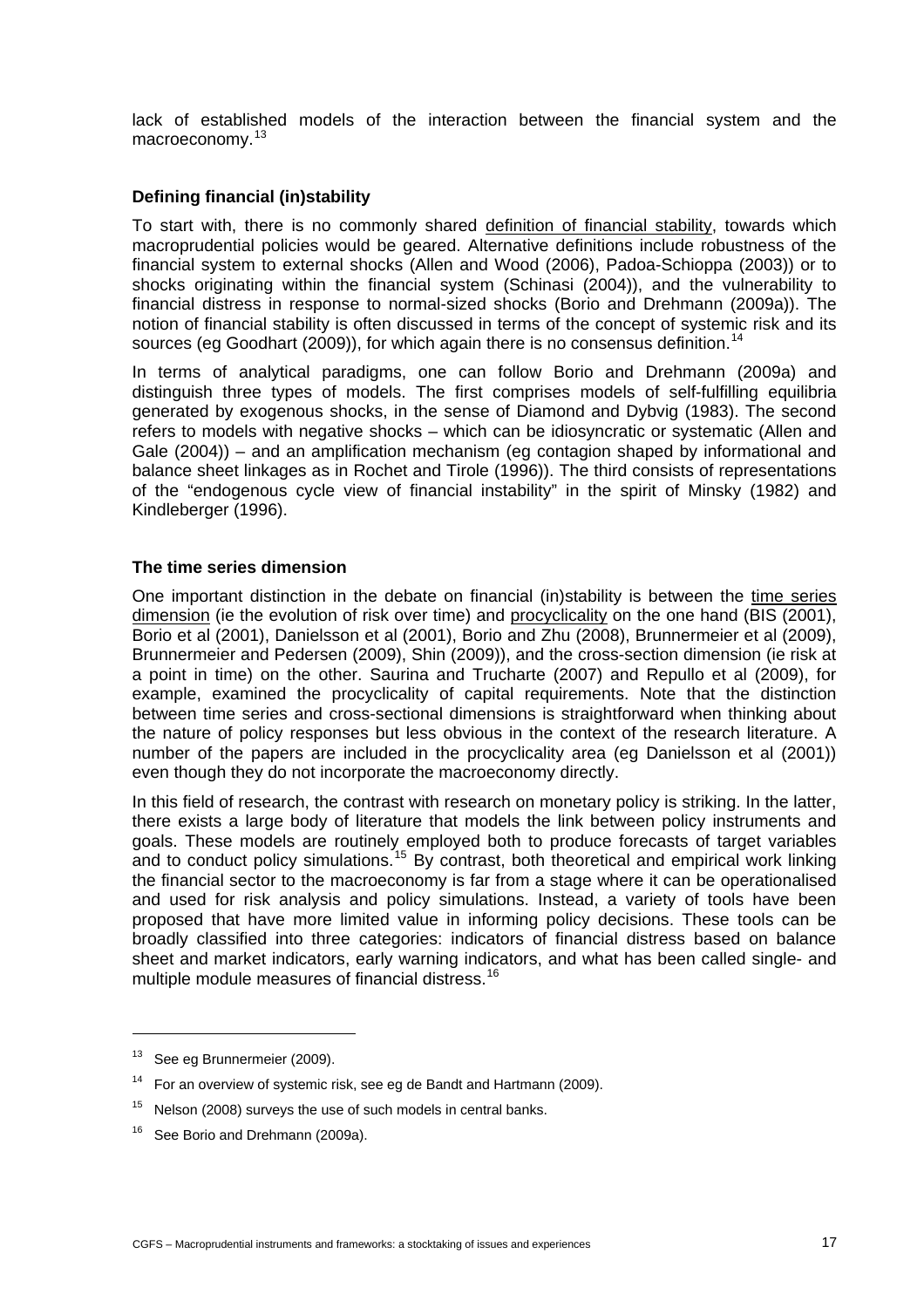Over the past decade, a growing literature has identified indicators of financial distress based on balance sheet indicators (Carson and Ingves (2003), Bordo et al (2000)) – most notably the Financial Soundness Indicators whose development was coordinated by the IMF (Moorhouse (2004), IMF (2008)) – and market indicators, typically based on equity and credit default swap (CDS) or other derivative instruments (Illing and Liu (2006), Tarashev and Zhu (2006, 2008)). While these indicators are increasingly used, there are important limitations (eg Fell (2007)). Most balance sheet indicators – such as loan loss provisions or nonperforming loans – are typically backward-looking or at most contemporaneous indicators of financial distress (Bongini et al (2002)). Ratings of individual institutions are in principle forward-looking but in practice tend to incorporate new information only with a lag. Moreover, they are micro in nature and thus fail to highlight vulnerabilities at the level of the whole financial system. And market indicators of risk can themselves be affected by exuberance.

There is a rich literature on early warning indicators, which has documented virtues and drawbacks of alternative types of these indicators for banking crises.<sup>[17](#page-23-0)</sup> These studies tend to predict events that happen in the very near future, and moreover do not reflect an underlying model of how the real economy and the financial sector interact. They appear therefore illsuited to informing macroprudential policy decisions.

A more promising avenue of research on early warning indicators relies on indicators based on credit quantities and asset markets (Borio and Lowe (2002), Borio and Drehmann (2009b), Gerdesmeier et al (2009), Alessi and Detken (2009), Fornari and Lemke (2009), Borgy et al (2009)). These indicators perform relatively well in predicting – even out-ofsample – episodes of financial distress over somewhat longer horizons (1 to 4 years), and reflect a view of financial instability that is based on endogenous cycles (Borio and Drehmann (2009a)). According to this view, excessively strong growth in credit and financial asset prices reflects the build-up of financial imbalances that have the potential to unwind in a disruptive fashion with large negative macroeconomic consequences.

A third set of tools for measuring financial (in)stability and capturing financial distress comprises single and multiple module measures. The former comprise parsimonious datadriven representations of the economy modelled in terms of VARs (Drehmann et al (2006), Misina and Tessier (2008)). These empirical models are flexible tools for forecasting and allow tracing the transmission of shocks through the economy. At the same time, they offer only very stylised descriptions of the dynamics of the financial sector, and of the feedback to the macroeconomy.

The latter consists of macro stress tests, which can be used to trace the response of the financial system to unusually large exogenous shocks.<sup>[18](#page-23-1)</sup> Macro stress tests are by nature forward-looking and highlight the transmission of shocks within the system. They rely explicitly on an underlying view of the forces that can drive financial distress. Similarly to other methodological approaches, however, these models generally fail to capture feedback effects between the financial system and the macroeconomy.<sup>[19](#page-23-2)</sup> They also fail to capture the key aspect of financial distress that small shocks can have very large effects. Existing macro stress tests failed to identify vulnerabilities ahead of the current crisis. Similarly, Alfaro and Drehmann (2009) document that a large fraction of historical banking crises is not preceded

<span id="page-23-0"></span><sup>&</sup>lt;sup>17</sup> See eg Hutchinson (1999), Kaminski et al (1999), Bell and Pain (2000), Demirgüç-Kunt and Detriagache (2005), Davis and Karim (2008), Dell'Ariccia et al (2008) and Von Hagen and Ho (2007). The large body of studies on early warning indicators of currency crises (eg Kaminsky and Reinhart (1999)) is beyond the scope of this note.

<span id="page-23-1"></span><sup>18</sup> Surveys of the macro stress testing literature are provided by Sorge (2004) and Drehmann (2008, 2009).

<span id="page-23-2"></span> $19$  Recent work by Aikman et al (2009) is an important exception.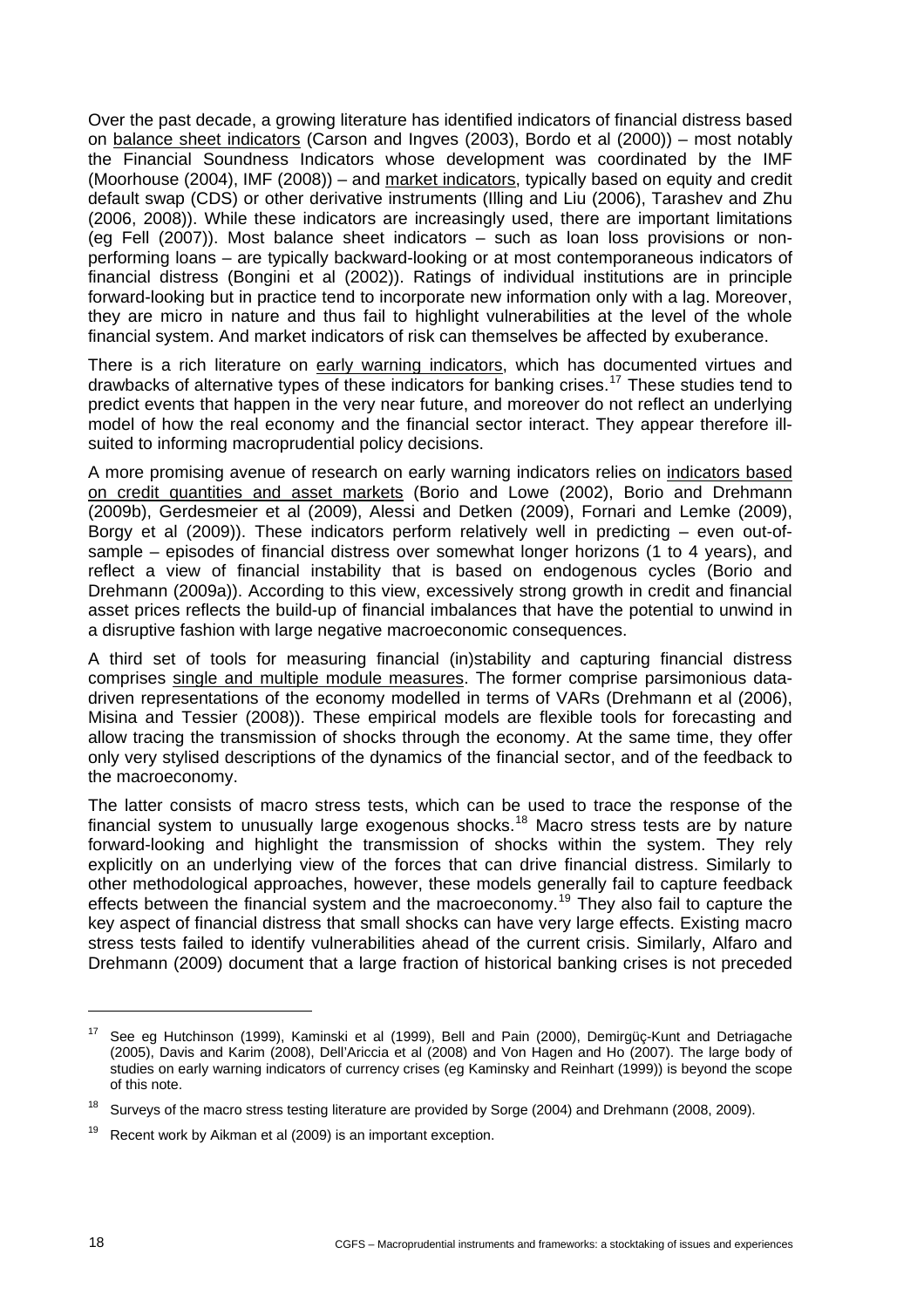by weak domestic macroeconomic conditions, showing that current stress testing models are not able to replicate the dynamics of many past crises. He argues that this could be a result of stress tests considering the wrong risk factors and missing those that were the actual drivers of crises.

One important contribution to this line of research is the work by Adrian and Brunnermeier (2009), who use the concept of CoVaR – the value at risk (VaR) of the financial system conditional on institutions being under distress – to capture systemic risk and inform macroprudential regulation. They define an individual financial institution's marginal contribution to systemic risk as the difference between CoVaR and the financial system VaR. This measure crucially depends on leverage, size and maturity mismatch.

#### **The cross-sectional dimension**

The second dimension of systemic risk is the cross-sectional dimension, which focuses on the distribution of risk in the financial system at a point in time, and in particular the common exposures that arise owing to balance sheet interlinkages, similar exposures and associated behavioural responses. In the process, macroeconomic dynamics are taken as exogenous. There is a rich literature on this dimension (see eg Hellwig (1995) and Acharya (2001)). Important elements within this perspective include market failures (Rabin (1998), Calomiris (2009)) and propagation channels (eg Jensen (1986), Calomiris and Khan (1991), ECB (2009)).

In the analysis of systemic risk that arises within the financial system, one can draw a distinction between two strands. The first focuses on the systemic impact resulting from the problems of an institution or a market, and highlights the role of size, interconnectness and the availability of substitutes.

One type of research that has recently received increasing attention models the financial system as a complex system and focuses explicitly on interconnection, non-linearity and unpredictability (Haldane (2009), Hommes (2006, 2008), LeBaron and Tesfatsion (2008)). These models are based on heterogeneous agents with bounded rationality, and whose learning process influences the aggregate dynamics of the system. A related line of research analyses the financial system as a complex dynamic network of agents, which are connected directly through mutual exposures in the interbank market and indirectly through holding similar portfolios or sharing the same mass of depositors.<sup>[20](#page-24-0)</sup>

The second strand, which is very recent, starts from a measure of systemic risk and then identifies the contributions of individual institutions to this measure (Tarashev et al (2009a,b). These contributions can inform the design and calibration of policy tools aimed at preventing the systemic stress that can originate in these institutions (Huang et al (2009)).

# **3. Macroprudential tools**

 $\overline{a}$ 

In the research literature, there is an important distinction between macroprudential tools – defined as prudential tools set up with a macro lens – and other macroeconomic tools that can support financial stability (eg Borio (2009)). The latter include fiscal policy (see eg Blanchard et al (2010)) or capital control instruments (eg Ostry et al (2010)). Caruana (2010)

<span id="page-24-0"></span> $20$  Allen and Babus (2008) provide a careful survey of this literature.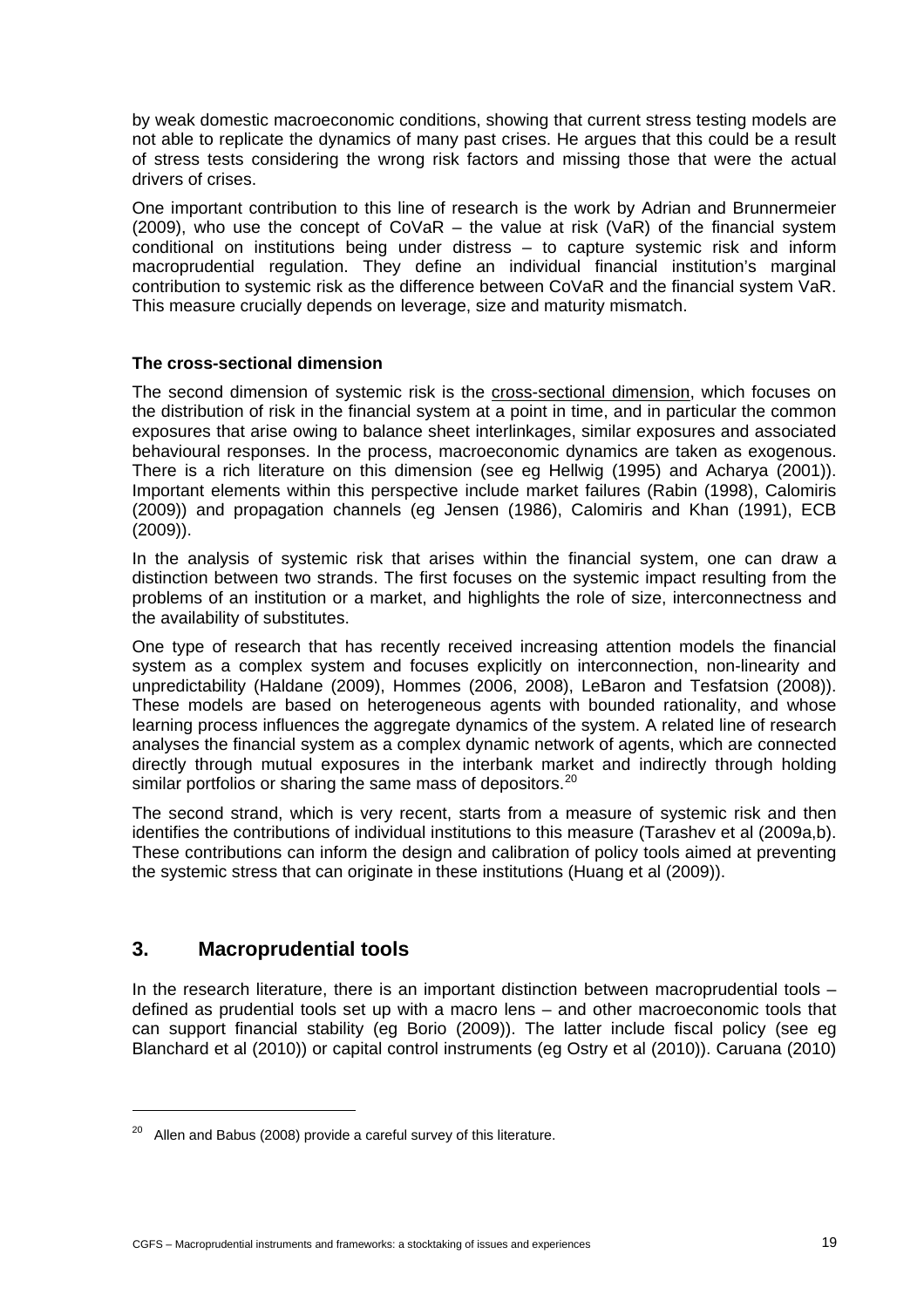argues that financial regulatory policies are an essential part of the solution but they alone will not suffice to address systemic risk in all its complexity.

#### **Research on individual macroprudential tools**

The literature on specific macroprudential instruments is very recent, and can be categorised in various ways. $2^1$  Possible taxonomies include quantity versus price restrictions, rules versus discretionary instruments, preventative versus reactive instruments. Among the instruments, there is a rich literature on capital surcharges for both the cross-section problem – in line with contributions to systemic risk – and procyclicality (Anderson and May (1991), Brunnermeier et al (2009), BIS (2009), Bank of England (2009), Aikman et al (2009) on calibration, Adrian and Brunnermeier (2009), Tarashev et al (2009), Acharya and Richardson (2009), Squam Lake (2009), FSA (2009)). Other literature on countercyclical capital schemes and/or insurance schemes includes Kashyap et al (2008) and Goodhart and Persaud (2008).

A number of papers have also explored the role of loan provisioning and, more generally, accounting (eg Borio and Lowe (2002), Bikker and Metzemakers (2005), Angklomkliew et al (2009), Jiménez and Saurina (2006) and Saurina (2009a,b)). Important work on loan-to-value ratios (LTVs) includes Borio et al (2001). Margin regulation is discussed, inter alia, in Kupiec (1998) and Borio (2009).

In a move away from loading too much on capital requirements, there have also been studies that outline liquidity requirements (Perotti and Suárez (2009), Brunnermeier et al (2009), BIS (2008a), Bank of England (2008)) and funding liquidity standards (Goodhart (2008), BIS  $(2008b)$ , FSB  $(2009)$ .<sup>[22](#page-25-1)</sup> Morris and Shin  $(2008)$  for example support the use of liquidity requirements that constrain the composition of assets. They also analyse the use of maximum leverage ratios, which they support as a tool that strengthens the stability of liabilities in an interrelated financial system rather than a simple buffer against losses on assets.

McCauley (2009) argued that emerging market central banks have been regular practitioners of macroprudential policy, without calling it by this name. As an example, he cited the Reserve Bank of India's decision to raise the Basel I weights on mortgages and other household credit in 2005 (RBI (2005)). Some studies have argued that, especially for emerging market economies, the macroprudential toolkit could also include measures to limit system-wide currency mismatches, which aim at stemming the domestic financial consequences of capital inflows. Examples are limits on open foreign exchange positions and constraints on the type of foreign currency assets (Turner (2009)), or market-based regulations designed to reduce the incentives for capital inflows (Mohanty and Scatigna (2005), Ghosh et al (2008), CGFS (2009)).[23](#page-25-2) In Ostry et al (2010), however, tools aimed at controlling large capital inflows that may fuel domestic credit booms are not seen as macroprudential tools per se but rather as measures that can buttress prudential regulations.

<span id="page-25-0"></span><sup>&</sup>lt;sup>21</sup> See eg Borio and Shim (2007).

<span id="page-25-1"></span><sup>&</sup>lt;sup>22</sup> Other tools which would fall outside this taxonomy include prudential filters to accounting figures that would mitigate the procyclicality of mark-to-market accounting rules (BIS (2008b)) and organisational measures such as separation in banking organisations (Kay (2009), G30 (2009)) or introducing a central counterparty for credit derivatives and repos (Cecchetti et al (2009)).

<span id="page-25-2"></span>Borio and Packer (2004) argue that currency mismatches can be seen as a sort of "stress test", in the sense that they increase the cost of a crisis in the event of a sudden large depreciation of the currency.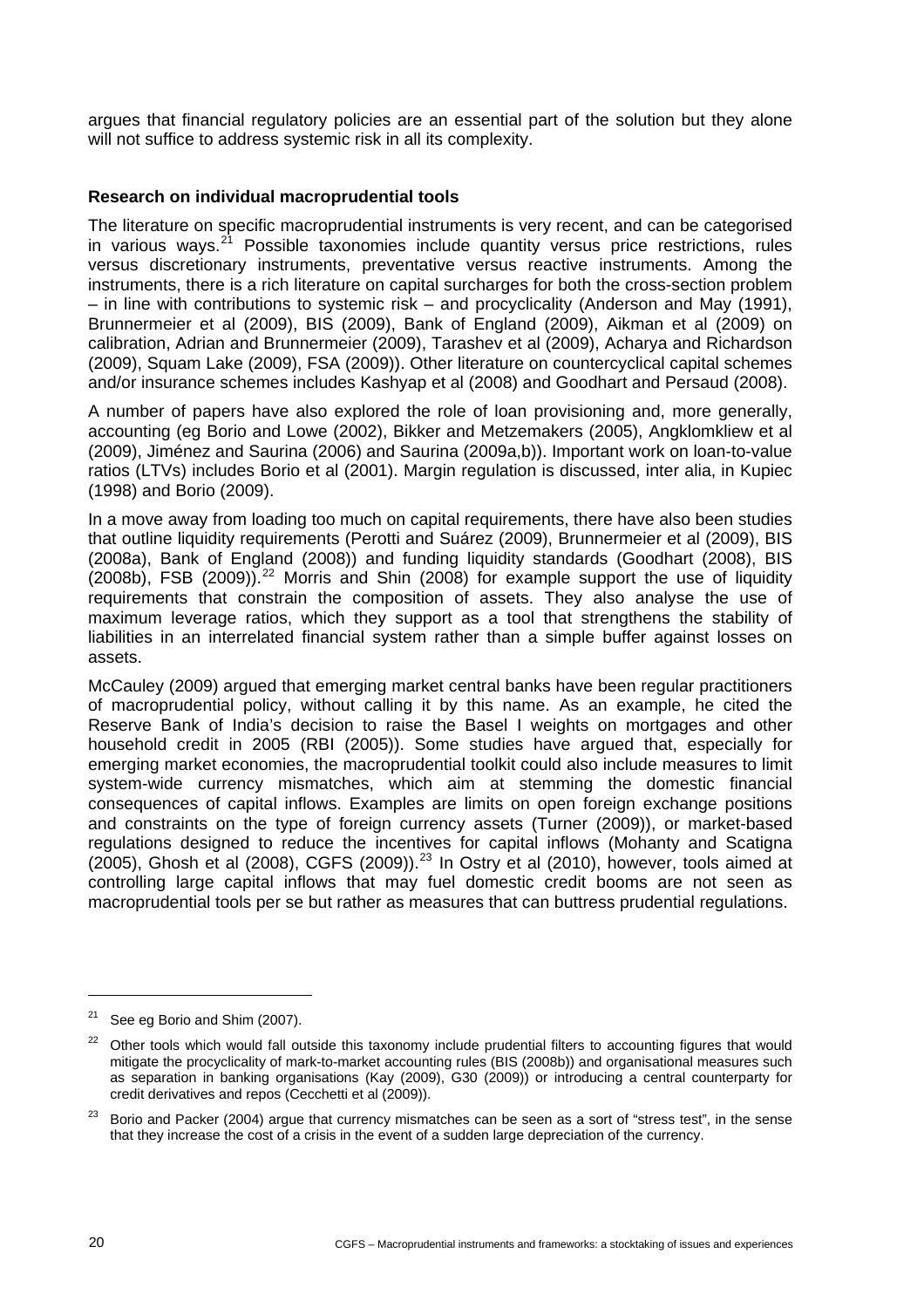#### **How might macroprudential tools interact with monetary policy?**

One key issue in the design of a framework for macroprudential policy is how it interacts with monetary policy, since ultimately both types of policy target macroeconomic stability. This interaction depends on whether financial imbalances play a role in the monetary policy framework. Before the crisis erupted, the consensus was that monetary policy should not be geared towards anything but price stability – typically defined over a horizon of no longer than two years – and, if there is a dual mandate as for example in the case of the Federal Reserve, maximum sustainable employment.<sup>[24](#page-26-0)</sup> A minority of researchers instead supported the possibility of using a tightening of monetary policy to lean against the build-up of financial ing pecals in y or denig a tightering of monetary pency to feart again of the same up of infarrolar<br>imbalances (eg Borio and White (2004), Gruen et al (2003)).<sup>[25](#page-26-1)</sup> Borio and Drehmann (2009a) not only support the use of monetary policy to address financial imbalances but also stress that relying only on macroprudential policy to address (the time dimension of) financial instability would burden it too much.

It is possible to identify four relevant strands of the literature. The first, recent, strand looks at monetary policy in DSGE models augmented with financial intermediaries (Cúrdia and Woodford (2009), Gertler and Karadi (2009), Cohen-Cole and Martínez-García (2008), Meh and Moran (2008), Christiano et al (2008), Dellas et al (2010)).<sup>[26](#page-26-2)</sup> While the usefulness of these types of model has been challenged forcefully, they are still in their infancy and recent research suggests that they might actually be more flexible than assumed. De Walque et al (2008, 2009) are interesting examples of studies that bridge a macroeconomic model with a model of the interbank market.

A second, new strand that appears to be more promising is provided by Brunnermeier and Sannikov (2009). Within a dynamic equilibrium model, they show that the financial sector does not internalise all the costs associated with excessive risk taking, and hence leverage and maturity mismatch are excessive. Securitisation allows the financial sector to offload some of the risk but exacerbates the excessive risk-taking.

The third strand investigates the role of bank capital in the monetary transmission mechanism. Borio and Zhu (2008) review both the theoretical and empirical contributions. They highlight the role of the "risk taking channel", which they define as the impact of monetary policy decisions on risk perceptions or risk tolerance, which in turn influences the degree of risk in portfolios, the pricing of assets, and the price and conditions of the supply of funding.<sup>[27](#page-26-3)</sup> A different approach is followed by Covas and Fujita (2009), who use a general equilibrium model to quantify business cycle effects of bank capital requirements. They focus on the interaction between entrepreneurs' moral hazard and liquidity provision by banks as analysed by Holmström and Tirole (1998). They find that output volatility is significantly larger (and household welfare smaller) under procyclical regulation.

Other work emphasises the impact of cheap funding liquidity (Brunnermeier and Pedersen (2009)). Adrian and Shin (2008) examine the link between funding conditions and fluctuations of leverage of market-based financial intermediaries. They show that balance sheet quantities of market-based financial intermediaries are important macroeconomic state variables for monetary policy. The link between monetary policy and the interbank market

<span id="page-26-0"></span><sup>&</sup>lt;sup>24</sup> The standard references are Bernanke and Gertler (2001), Goodfriend (2003), Cecchetti (2000) and, for an overview of the arguments, Giavazzi and Mishkin (2006).

<span id="page-26-1"></span> $25$  A somewhat more nuanced view is found in Bean (2003, 2007, 2009) and Detken and Smets (2004).

<span id="page-26-2"></span> $26$  An early study that follows this approach is found in Chari et al (1995).

<span id="page-26-3"></span> $27$  Empirical support for this hypothesis is presented in Maddaloni et al (2009), Ioannidou et al (2009), Jiménez et al (2007) and Altunbas et al (2009).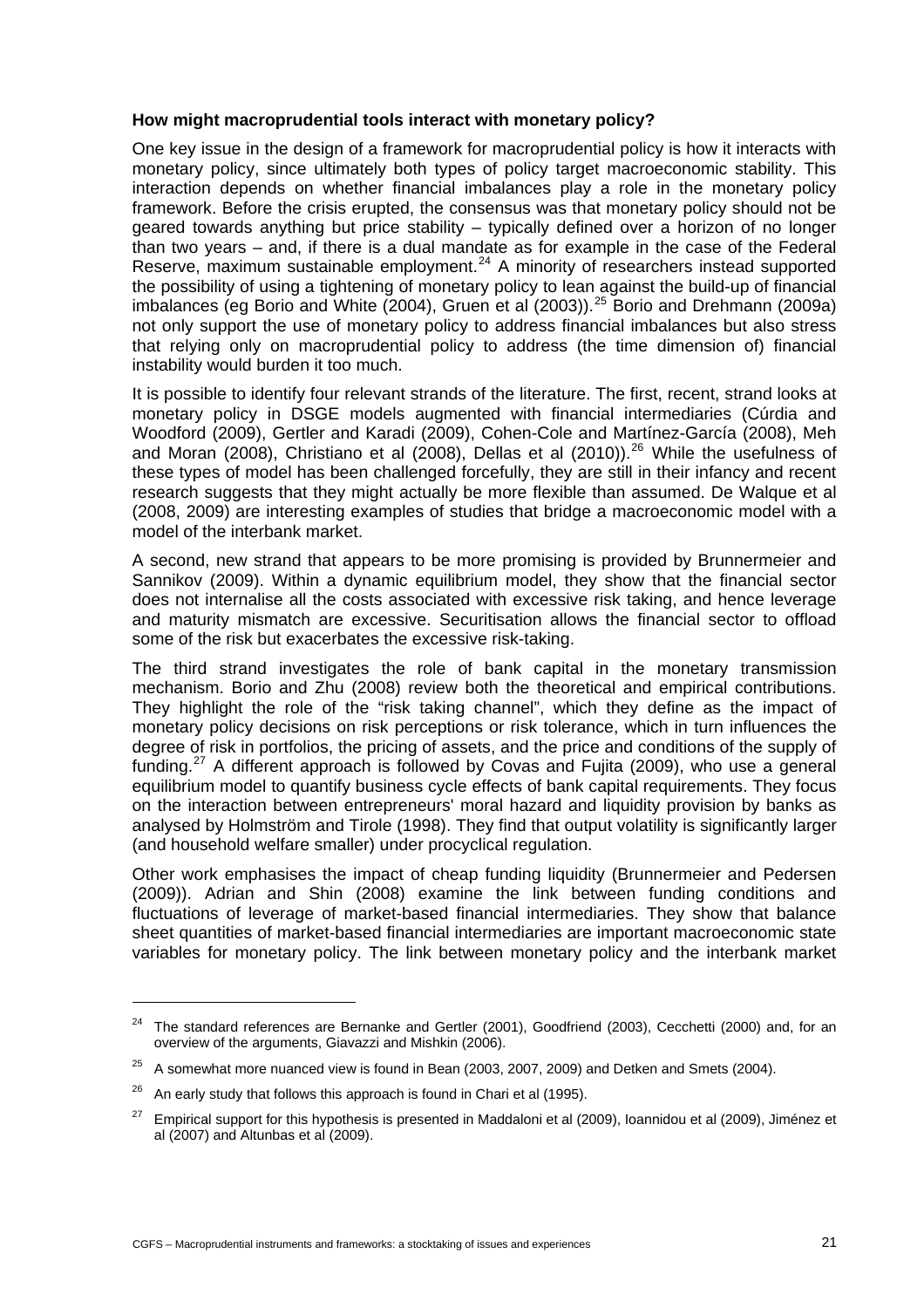when it is subject to sudden freezes is also examined in Freixas et al (2009), Freixas and Jorge (2008) and Ongena and Popov (2009).

Loisely et al (2009) study the interaction between monetary policy and asset prices using a simple general equilibrium model in which asset-price bubbles may form due to herd behaviour in investment in a new technology whose productivity is uncertain. In this model, monetary policy can influence the cost of resources for entrepreneurs and thereby firms' investment in the new technology if and only if they have received a favourable private signal. In doing so, policymakers reveal this signal and can therefore prevent herding behaviour and the formation of asset bubbles. The paper identifies conditions under which such a monetary policy intervention is socially desirable.

The fourth strand consists of very recent theoretical research that specifically examines the interaction between monetary policy and macroprudential policy. Four contributions in this area are particularly worth mentioning. In a theoretical paper, Agur and Demertzis (2009) model the interaction between optimal monetary policy and endogenous bank risk. The idea is that banks' risky projects are relatively illiquid and raise the probability of default. If a monetary authority puts sufficient weight on preventing defaults, it follows a V-shaped policy: during downturns, rates are cut more deeply but for a shorter period than under a Taylor rule. Rates are raised to limit excess risk-taking during booms.

N'Diaye (2009) finds that binding countercyclical prudential regulations can help reduce output fluctuations and reduce the risk of financial instability. In particular, countercyclical capital adequacy rules can allow monetary authorities to achieve the same output and inflation objectives but with smaller adjustments in interest rates. Moreover, these rules can help reduce swings in asset prices and the magnitude of the financial accelerator process.

Angeloni and Faia (2009) integrate banks into a standard DSGE framework and examine the role of banks in the transmission of shocks, the effects of monetary policy when banks are exposed to runs, and the interplay between monetary policy and Basel-like capital ratios. They find that tighter monetary policy reduces bank leverage and risk, while a productivity or asset price boom increases it. They show that procyclical capital ratios are highly destabilising, regardless of how monetary policy is conducted. In their model the optimal outcome is achieved by a combination of "mildly anticyclical" capital ratios and a monetary policy rule that responds to bank leverage or asset prices.

Kannan et al (2009) present simulations that show how a strong reaction of monetary authorities to accelerator mechanisms that drive credit growth and asset prices can foster macroeconomic stability. In addition, a macroprudential instrument designed specifically to dampen credit market cycles would also be useful. They also find that invariant and rigid policy responses raise the risk of policy errors that could lower, not raise, macroeconomic stability.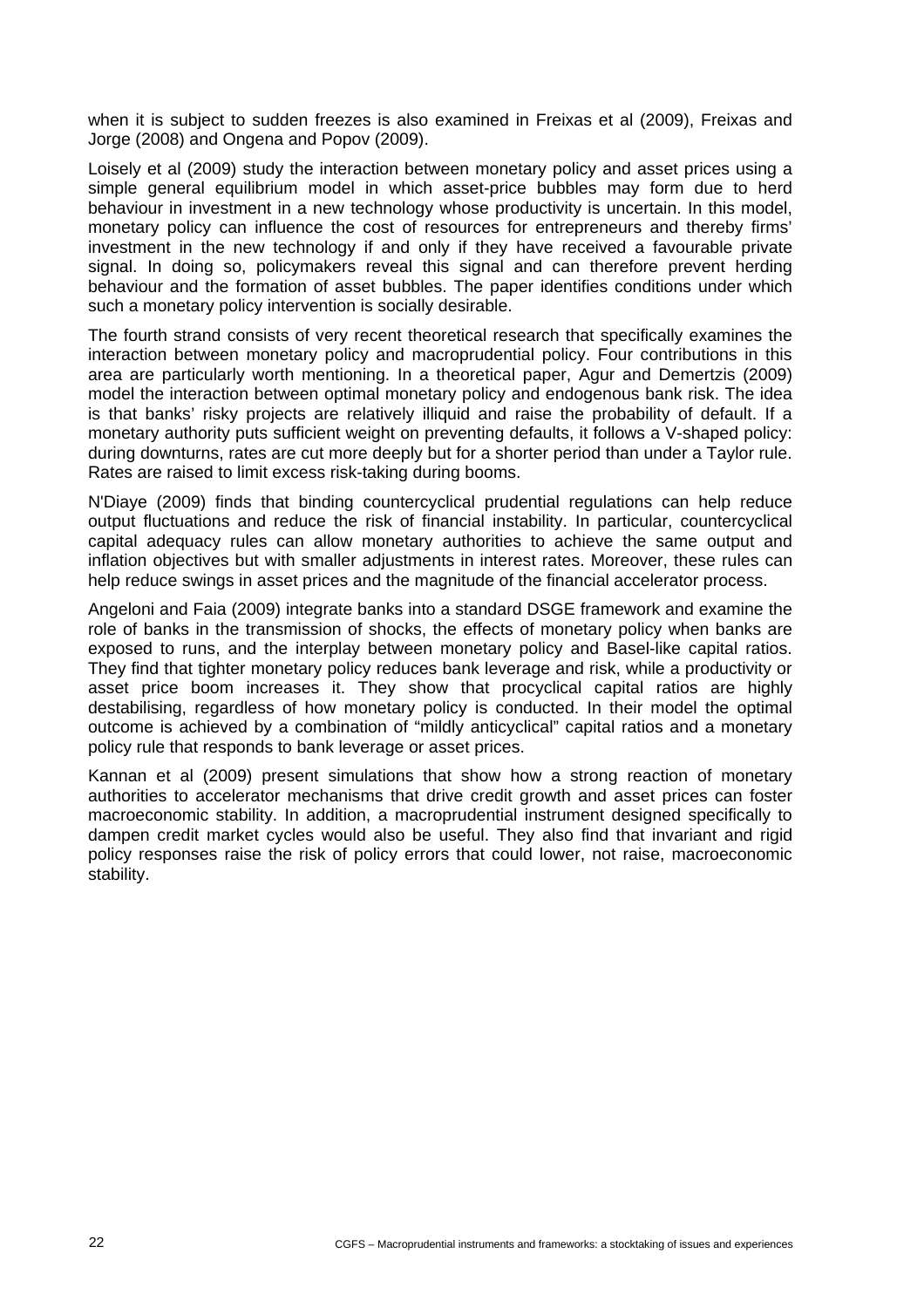# **References**

Acharya, V (2001): "A theory of systemic risk and design of prudential bank regulation", London Business School, mimeo.

Acharya, V and M Richardson (eds) (2009): *Restoring financial stability: how to repair a failed system*, Hoboken, New Jersey: John Wiley & Sons.

Adrian, T and M Brunnermeier (2008): "CoVaR", *Federal Reserve Bank of New York Staff Reports*, no 348.

Adrian, T and H S Shin (2008): "Liquidity and financial cycles", *BIS Working Papers*, no 256, July.

Agur, I and M Demertzis (2009): "A model of monetary policy and bank risk taking", Netherlands Bank, October, mimeo.

Aikman, D, P Alessandri, B Eklund, P Gai, S Kapadia, E Martin, N Mora, G Sterne and M Willison (2009): "Funding liquidity risk in a quantitative model of systemic stability", *Bank of England Working Papers*, no 372.

Alessi, L and C Detken (2009): *"Real time" early warning indicators for costly asset price boom/bust cycles: a role for global liquidity*, paper presented at the EABCN and CREI Conference on Business Cycle Developments, Financial Fragility, Housing and Commodity Prices, Barcelona, 21–23 November 2008 (forthcoming as an *ECB Working Paper*).

Alfaro, R and M Drehmann (2009): "Macro stress tests and crises: what can we learn?", *BIS Quarterly Review*, December.

Allen, F and A Babus (2008): "Networks in finance", in P Kleindorfer and J Wind with R Gunther (eds), *The network challenge: Strategy, profit, and risk in an interlinked world*, Wharton School Publishing, Chapter 21.

Allen, F and D Gale (2004): "Financial fragility, liquidity and asset prices", *Journal of the European Economic Association*, no 2, pp 1015–84.

Allen, W and G Wood (2006): "Defining and achieving financial stability", *Journal of Financial Stability*, vol 2, issue 2, pp 152–72.

Altunbas Y, L Gambacorta and D Marqués-Ibáñez (2009): "Securitisation and the bank lending channel", *European Economic Review*, forthcoming; available as *ECB Working Paper*, no 838.

Anderson, R and R May (1991): *Infectious diseases of humans: dynamics and control*, OUP.

Angeloni, I and E Faia (2009): "A tale of two policies: prudential regulation and monetary policy with fragile banks", *Kiel Working Papers*, no 1569, Kiel Institute for the World Economy.

Angklomkliew, S, J George and F Packer (2009): "Issues and developments in loan loss provisioning: the case of Asia", *BIS Quarterly Review*, December.

Bank for International Settlements (2001): *71st Annual Report*, Basel, June.

——— (2008a): *78th Annual Report*, Basel, June.

——— (2008b): "Addressing financial system procyclicality: a possible framework", note for the FSF Working Group on Market and Institutional Resilience, 1 September, [http://www.financialstabilityboard.org/publications/r\\_0904e.pdf](http://www.financialstabilityboard.org/publications/r_0904e.pdf).

——— (2009): *79th Annual Report*, Basel, June.

Bank of England (2008): *Financial Stability Report*, October.

——— (2009): *Financial Stability Report*, June.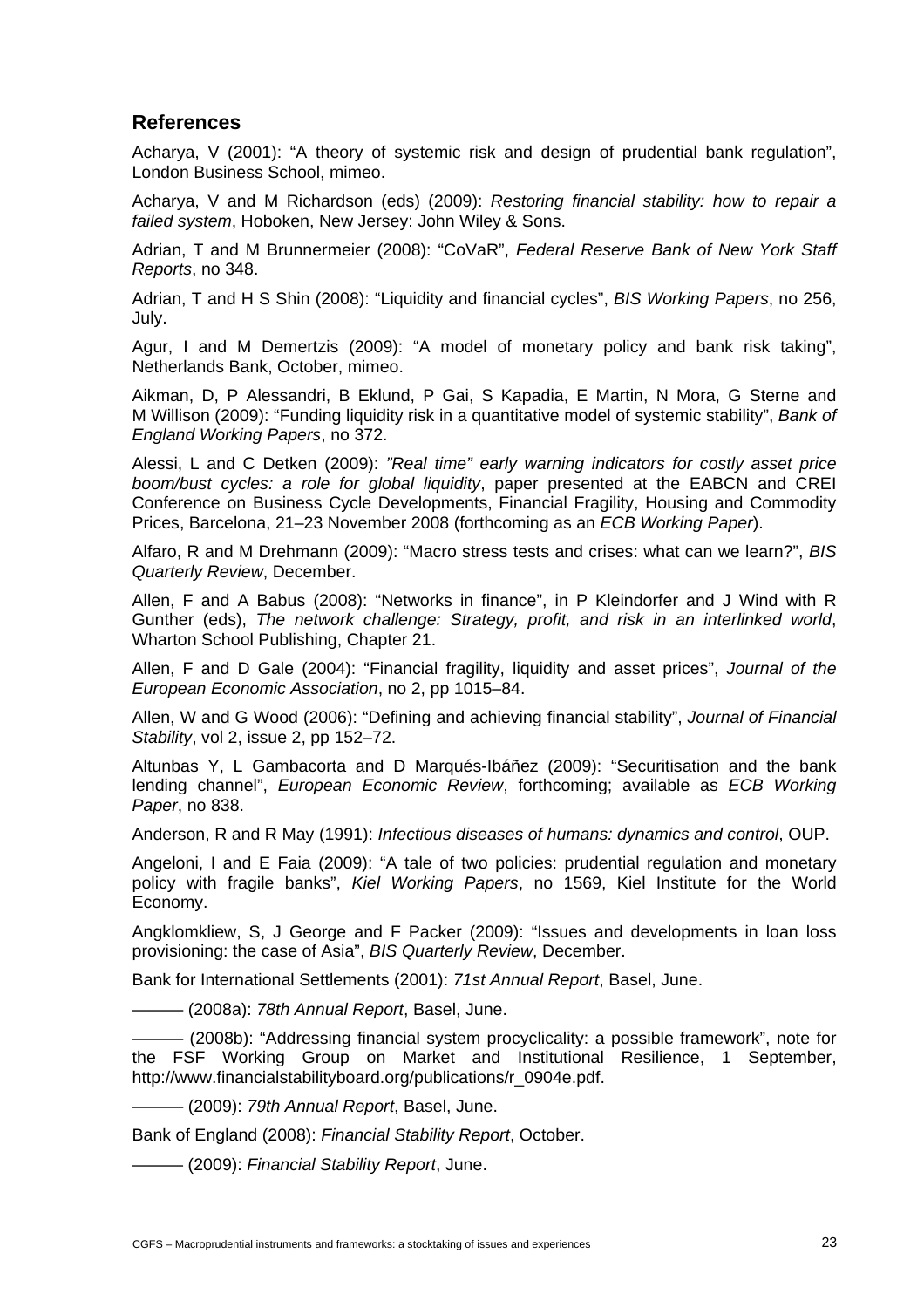Bean, C (2003): "Asset prices, financial imbalances and monetary policy: are inflation targets enough?", in A Richards and T Robinson (eds), *Asset prices and monetary policy*, Reserve Bank of Australia, pp 48–76.

——— (2007): "Globalisation and inflation", *World Economics*, vol 8(1), January, pp 57–73.

——— (2009): "The Great Moderation, the Great Panic and the Great Contraction", Schumpeter Lecture to the Annual Congress of the European Economic Association, August.

Bell, J and D Pain (2000): "Leading indicator models of banking crises – a critical review". *Bank of England Financial Stability Review*, December, pp 113–29.

Bernanke, B and M Gertler (2001): "Should central banks respond to movements in asset prices?", *American Economic Review*, 91(2), May, pp 253–57.

Bikker, J and P Metzemakers (2004): "Is bank capital procyclical? A cross-country analysis", *DNB Working Papers*, 009.

Blanchard, O, G Dell'Ariccia and P Mauro (2010): "Rethinking macroeconomic policy", *IMF Staff Position Notes*, SPN/10/03, 12 February.

Bongini, P, L Laeven and G Majnoni (2002): "How good is the market at assessing bank fragility? A horse race between different indicators", *Journal of Banking and Finance*, 26(5), pp 1011–28.

Bordo, M, M Dueker and D Wheelock (2000): "Aggregate price shocks and financial instability: an historical analysis", *NBER Working Papers*, no 7652.

Borgy, V, L Clerc and J-P Renne (2009): "Asset-price boom-bust cycles and credit: what is the scope of macro-prudential regulation?", *Bank of France Working Papers*, no 263, December, http://www.banque-france.fr/gb/publications/telechar/ner/DT263.pdf.

Borio, C (2009): "Implementing the macroprudential approach to financial regulation and supervision", *Bank of France Financial Stability Review*, September, [http://www.banque](http://www.banque-france.fr/gb/publications/telechar/rsf/2009/etude04_rsf_0909.pdf)[france.fr/gb/publications/telechar/rsf/2009/etude04\\_rsf\\_0909.pdf](http://www.banque-france.fr/gb/publications/telechar/rsf/2009/etude04_rsf_0909.pdf).

Borio, C and M Drehmann (2009a): "Towards an operational framework for financial stability: 'fuzzy' measurement and its consequences", *BIS Working Pap*ers, no 284, June.

——— (2009b): "Assessing the risk of banking crises – revisited", *BIS Quarterly Review*, March, pp 29–46.

Borio, C, C Furfine and P Lowe (2001): "Procyclicality of the financial system and financial stability: issues and policy options", *BIS Papers*, no 1, March, pp 1–57.

Borio, C and P Lowe (2002): "Assessing the risk of banking crises", *BIS Quarterly Review*, December, pp 43–54.

Borio, C and F Packer (2004): "Assessing new perspectives on country risk", *BIS Quarterly Review*, December.

Borio, C and I Shim (2007): "What can (macro)-prudential policy do to support monetary policy?", *BIS Working Papers*, no 242, December.

Borio, C and W White (2004): "Whither monetary and financial stability? The implications of evolving policy regimes", *BIS Working Papers*, no 147, February 2004.

Borio, B and H Zhu (2008): "Capital regulation, risk-taking and monetary policy: a missing link in the transmission mechanism?", *BIS Working Papers*, no 268.

Brunnermeier, M (2009): "Lucas roundtable: mind the frictions", *The Economist*, 6 August.

Brunnermeier, M, A Crockett, C Goodhart, A Persaud and H S Shin (2009): "The fundamental principles of financial regulation", *Geneva Papers on the World Economy*, no 11.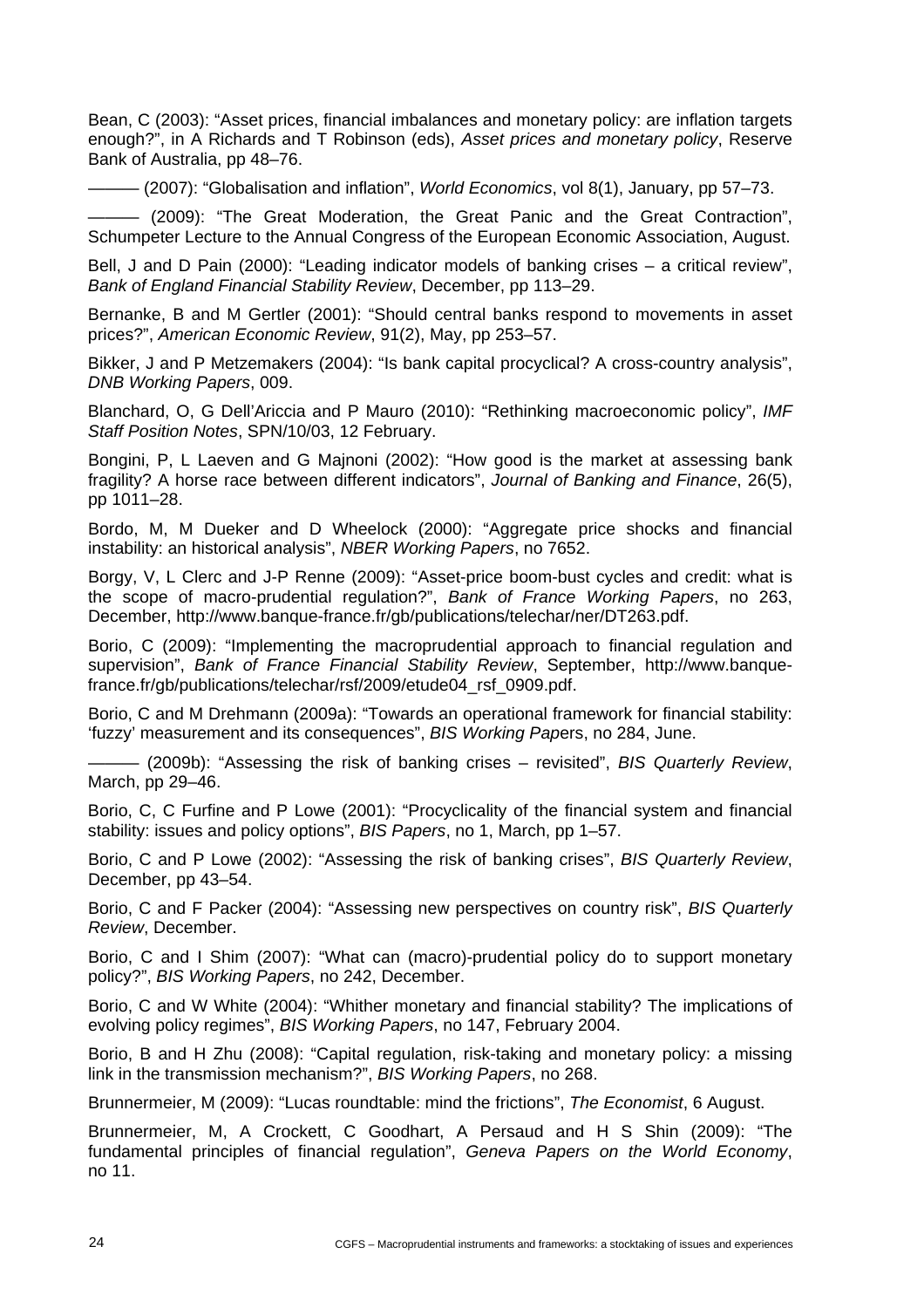Brunnermeier, M and L Pedersen (2009): "Market liquidity and funding liquidity," *Review of Financial Studies*.

Brunnermeier, M and Y Sannikov (2009): "A macroeconomic model with a financial sector", Princeton University, November, mimeo.

Calomiris, C (2009): "Banking crises and the rules of the game", *NBER Working Papers*, no 15403, October.

Calomiris, C and C Khan (1991): "The role of demandable debt in structuring optimal banking arrangements", *American Economic Review*, 81, June, pp 457–513.

Carson, C and S Ingves (2003): "Financial soundness indicators", *IMF Board Papers*, May.

Caruana, J (2010): *Systemic risk: how to deal with it?*, Bank for International Settlements, 12 February, http://www.bis.org/publ/p100212.htm.

Cecchetti, S, H Genberg, J Lipsky and S Wadhwani (2000): "Asset prices and central bank policy", *Geneva Reports on the World Economy*, 2, Geneva: International Centre for Monetary and Banking Studies.

Cecchetti, S, J Gyntelberg and M Hollanders (2009): "Central counterparties for over-thecounter derivatives", *BIS Quarterly Review*, September, pp 45–58.

Chari, V, L Christiano and M Eichenbaum (1995): "Inside money, outside money, and shortterm interest rates", *Journal of Money, Credit and Banking*, vol 27(4), pp 1354–86, November.

Christiano, L, C Ilut, R Motto and M Rostagno (2008): "Monetary policy and stock market boom-bust cycles", *ECB Working Papers*, no 955.

Cohen-Cole, E and E Martínez-García (2008): "The balance sheet channel", *Quantitative Analysis Unit Working Paper*, QAU08-7, Federal Reserve Bank of Boston.

Committee on the Global Financial System (2009): "Capital flows and emerging market economies", *CGFS Papers*, no 33, January.

——— (2010): "The role of margin requirements and haircuts in procyclicality", *CGFS Papers*, no 36, March.

Covas, F and S Fujita (2009): "Time-varying capital requirements in a general equilibrium model of liquidity dependence", *Federal Reserve Bank of Philadelphia Working Papers*, 09–23.

Cúrdia, V and M Woodford (2009): "Credit frictions and optimal monetary policy", *BIS Working Papers*, no 278, March.

Davis, E and D Karim (2008): "Comparing early warning systems for banking crises", *Journal of Financial Stability*, vol 4, issue 2, pp 89–120.

de Bandt, O and P Hartmann (2000): "Systemic risk: a survey", *ECB Working Papers*, no 35.

Dell'Ariccia, G, D Igan and L Laeven (2008): "Credit booms and lending standards: evidence from the subprime mortgage market", *IMF Working Papers*, WP/08/106.

Dellas, H, B Diba and O Loisel (2010): "Optimal policy responses to financial shocks", Bank of France, 8 January, mimeo.

Demirgüç-Kunt, A and E Detragiache (2005): "Cross-country empirical studies of systemic bank distress: a survey", *IMF Working Papers*, WP/05/96.

Detken, C and F Smets (2004): "Asset price booms and monetary policy", *ECB Working Papers*, no 364.

De Bandt, O and P Hartmann (2000): "Systemic risk: A survey", *ECB Working Papers*, no 35.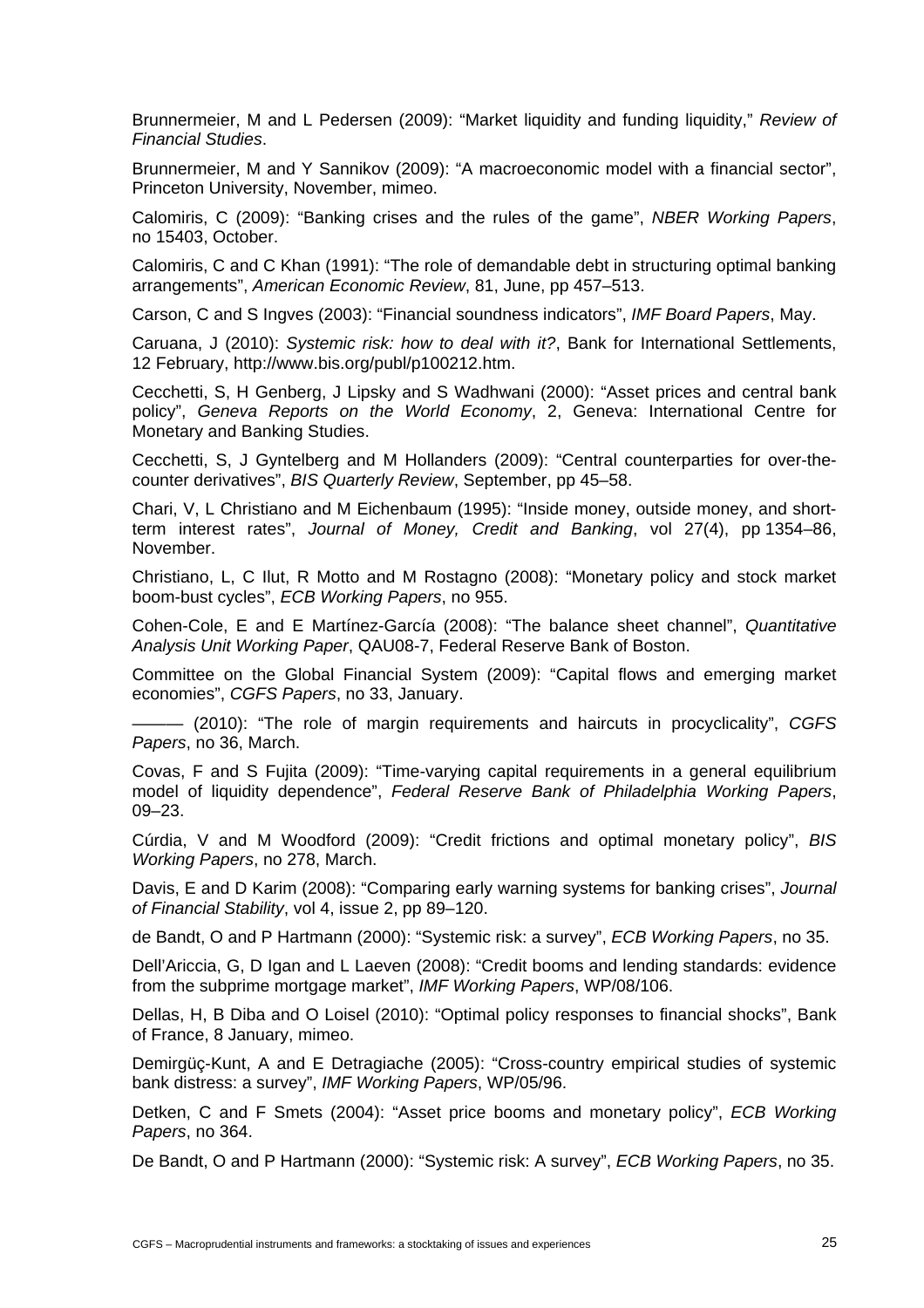de Walque, G, O Pierrard and A Rouabah (2008): "Financial (in)stability, supervision and liquidity injections: a dynamic general equilibrium approach", *National Bank of Belgium Research Series*, 200810–23.

– (2008): "New Keynesian models, banking sector and monetary transmission", Central Bank of Luxembourg, mimeo.

Diamond, D and P Dybvig (1983): "Bank runs, deposit insurance, and liquidity," *Journal of Political Economy*, 91, pp 401–19.

Drehmann, M (2009): "Macroeconomic stress testing banks: a survey of methodologies", in M Quagliariello (ed), *Stress testing the banking system: methodologies and applications*, Cambridge University Press.

Drehmann, M, A Patton and S Sørensen (2006): "Corporate defaults and macroeconomic shocks: non-linearities and uncertainty", Bank of England, mimeo.

European Central Bank (2009): *Financial Stability Review*, June.

Fell, J (2007): "Micro data needs for financial stability analysis", panel intervention at the workshop on the use of corporate balance sheet data, 25 October.

Financial Services Authority (2009): *The Turner Review: a regulatory response to the global banking crisis*,<http://www.fsa.gov.uk/pages/Library/Corporate/turner/index.shtml>.

Financial Stability Board (2009): *Report of the Financial Stability Forum on addressing procyclicality in the financial system*, Basel, 2 April,

http://www.financialstabilityboard.org/publications/r\_0904a.pdf.

Fornari, F, and W Lemke (2009): "A simple model for predicting economic activity in main economic areas", European Central Bank, mimeo.

Freixas, X and J Jorge (2008): "The role of interbank markets in monetary policy: a model with rationing", *Journal of Money, Credit and Banking*, vol 40, no 6, pp 1151–76.

Freixas, X, A Martin, and D Skeie (2009): "Bank liquidity, interbank markets, and monetary policy", *Federal Reserve Bank of New York Staff Report*, no 371, May.

G30 (2009): "Financial reform: a framework for financial stability", by the Working Group on Financial Reform chaired by Paul Volcker.

Gerdesmeier, D, B Roffia and H-E Reimers (2009): "Monetary developments and asset prices", *ECB Working Papers*, no 1068.

Gertler, M and P Karadi (2009): "A model of unconventional monetary policy", New York University, mimeo.

Giavazzi, F and F Mishkin (2006): *An evaluation of Swedish monetary policy between 1995 and 2005*, report published by the Swedish parliamentary Committee on Finance.

Goodfriend, M (2002): "Interest rate policy should not react directly to asset prices", in W Hunter, G Kaufmann and M Pomerleano (eds), *Asset price bubbles: the implications for monetary, regulatory and international policies*, MIT Press, pp 427–44.

Goodhart, C (2008): "Liquidity risk management", *Bank of France Financial Stability Review*, February, pp 39–44.

——— (2009): "The definition and control of systemic financial risk", presentation at the workshop on *Towards a new framework for monetary policy? Lessons from the crisis*, Netherlands Bank, 21 September,

[http://www.dnb.nl/en/binaries/The%20Definition%20and%20Control%20of%20Systemic%20](http://www.dnb.nl/en/binaries/The%20Definition%20and%20Control%20of%20Systemic%20Financial%20Risk_tcm47-224194.pdf) [Financial%20Risk\\_tcm47-224194.pdf.](http://www.dnb.nl/en/binaries/The%20Definition%20and%20Control%20of%20Systemic%20Financial%20Risk_tcm47-224194.pdf)

Goodhart, C and A Persaud (2008): "A party pooper's guide to financial stability", *Financial Times*, 4 June.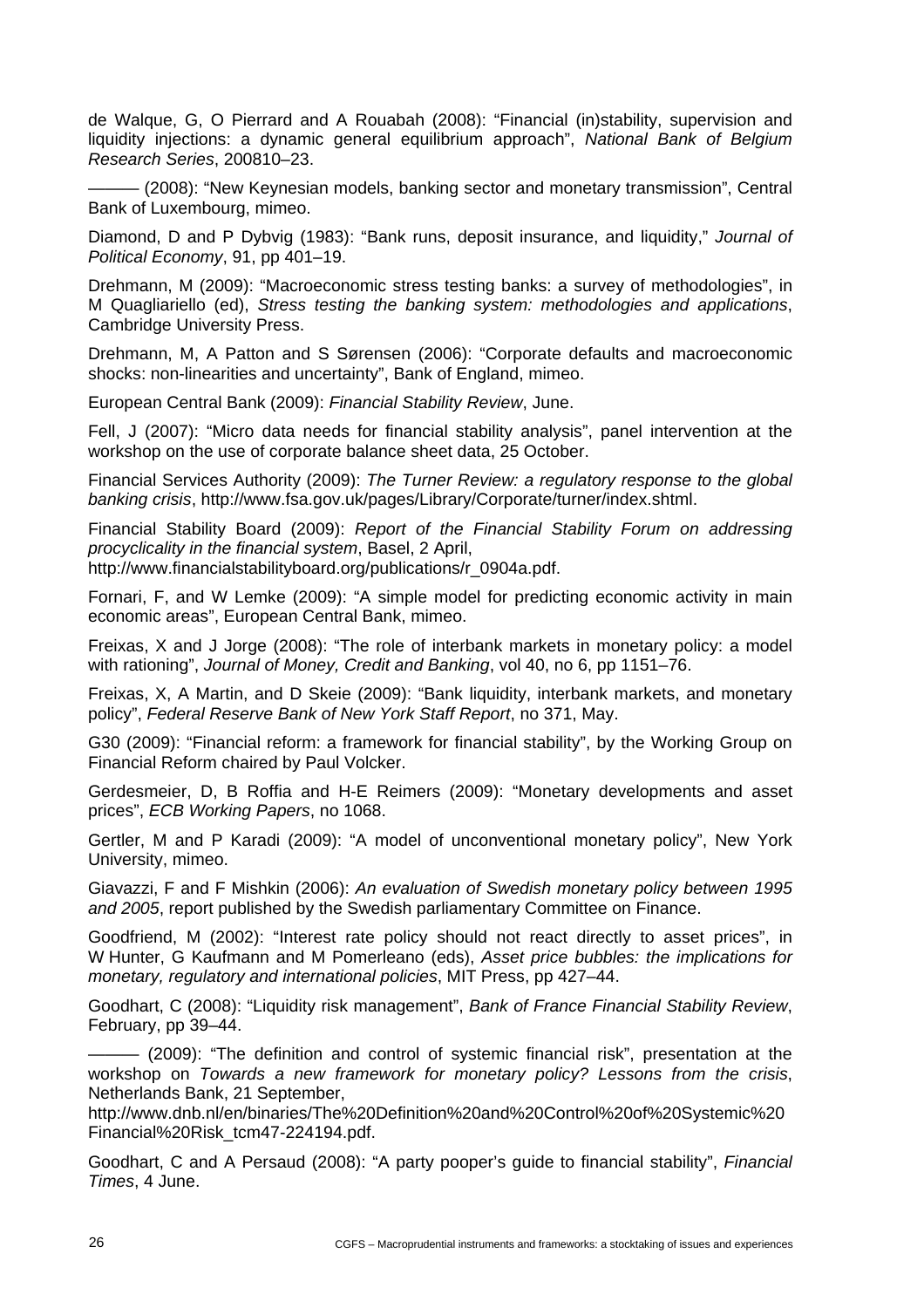Ghosh, A, M Goretti, B Joshi, U Ramakrishnan, A Thomas and J Zalduendo (2008): "Capital inflows and balance of payments pressures – tailoring policy responses in emerging market economies", *IMF Policy Discussion Papers*, PDP/08/2.

G30 (2009): *Financial reform: a framework for financial stability*, Working Group on Financial Reform (chaired by Paul Volcker).

Gruen D, M Plumb and A Stone (2003): "How should monetary policy respond to asset-price bubbles?", *Reserve Bank of Australia Research Discussion Papers*, no 2003–11.

Von Hagen, J and T-K Ho (2007) "Money market pressure and the determinants of banking crises", *Journal of Money, Credit and Banking*, 39(5), pp 1037–1066.

Haldane, A (2009): "Rethinking the financial network", speech at the Financial Student Association, Amsterdam, 28 April.

Hellwig, M (1995): "Systemic aspects of risk management in banking and finance", *Swiss Journal of Economics and Statistics*, 131, pp 723–37

Holmström, B and J Tirole (1998): "Private and public supply of liquidity", *Journal of Political Economy*, 106, February, pp 1–40.

Hommes, C (2006): "Interacting agents in finance", *New Palgrave Dictionary of Economics*, 2nd Edition, edited by L Blume and S Durlauf, Palgrave Macmillan.

(2008): "Interacting agents in finance", entry written for the *New Palgrave Dictionary of Economics*, 2nd Edition, edited by L Blume and S Durlauf, Palgrave Macmillan.

Huang, X, H, Zhou and H Zhu (2009) "Assessing the systemic risk of a heterogeneous portfolio of banks during the recent financial crisis", *Board of Governors of the Federal Reserve System Finance and Economics Discussion Series*, 2009-44.

Hutchison, M and K McDill (1999): "Are all banking crises alike? The Japanese experience in international comparison", *Journal of the Japanese and International Economies*, vol 13(3), pp 155–180, September.

Illing, M and Y Liu (2006): "Measuring financial stress in a developed country: an application to Canada", *Journal of Financial Stability*, vol 2(3), pp 243–65.

International Monetary Fund (2008): *Financial soundness indicators*.

Ioannidou, V, S Ongena and J L Peydró (2008): *Monetary policy, risk-taking and pricing: evidence from a quasi-natural experiment*, paper presented at the 9th Jacques Polak Annual Research Conference, IMF, Washington DC, 13–14 November.

Jensen, M (1986): "Agency costs of free cash flow, corporate finance and takeovers", *American Economic Review*, vol 76, pp 323–9.

Jiménez, J, S Ongena, J L Peydró and J Saurina (2007): "Hazardous times for monetary policy: what do twenty-three million bank loans say about the effects of monetary policy on credit risk?", *Bank of Spain Working Papers*, no 0833.

Jiménez, J and J Saurina (2006): "Credit cycles, credit risk, and prudential regulation", *International Journal of Central Banking*, 2 (2): pp 65–98.

Kaminsky, G, S Lizondo and C Reinhart (1998): "Leading indicators of currency crises", *IMF Staff Papers*, vol 45, no 1, March, pp 1–48.

Kaminsky, G and C Reinhart (1999): "The twin crises: the causes of banking and balance of payments problems", *American Economic Review*, 89(3), pp 473–500.

Kannan, P, P Rabanal and A Scott (2009): "Monetary and macroprudential policy rules in a model with house price booms", *IMF Working Papers*, WP/09/251.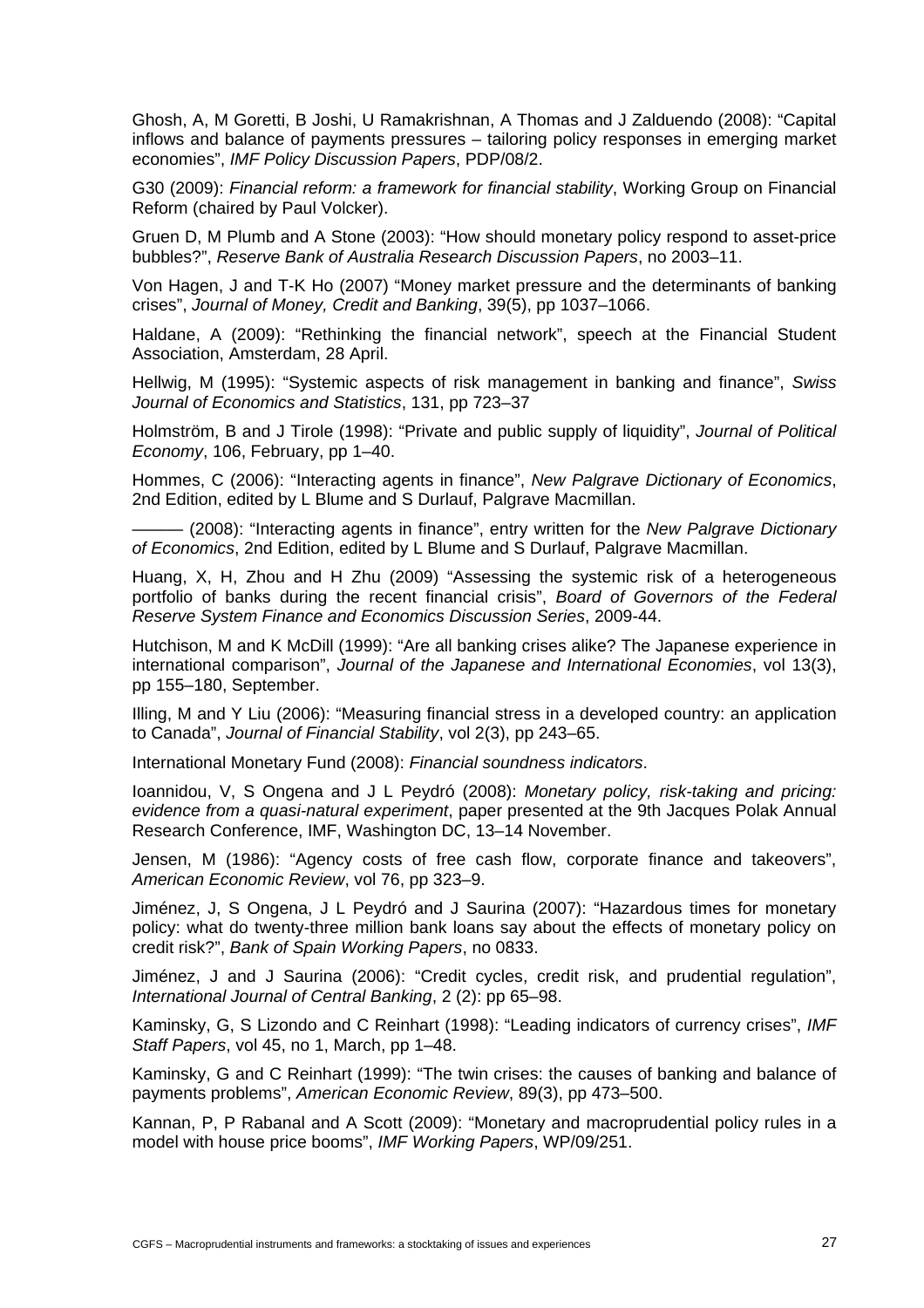Kashyap, R and J Stein (2008): *Rethinking capital regulation*, paper prepared for the Federal Reserve Bank of Kansas City Symposium at Jackson Hole, August.

Kay, J (2009): "Narrow banking: the reform of banking regulation", *CSFI Papers*, September.

Keating, C, J Danielsson, C Goodhart and H S Shin (2001): "An academic response to Basel II", *FMG Special Papers*, sp130, Financial Markets Group.

Kindleberger, C (1996): *Manias, panics and crashes*, Cambridge University Press.

Kupiec, P (1998): "Margin requirements, volatility, and market integrity: What have we learned since the crash?", *Journal of Financial Services Research*, 13(3), pp 231–235.

LeBaron, B and L Tesfatsion (2008): "Modeling macroeconomies as open-ended dynamic systems of interacting agents", *American Economic Review*, 98(2), pp 246–50.

Loisely, O, A Pommeretz and F Portierx (2009): "Monetary policy and herd behaviour in newtech investment", Bank of France, November, mimeo.

Maddaloni, A, J L Peydró and S Scopel (2008): "Does monetary policy affect bank credit standards?", mimeo.

McCauley, R (2009): "Macroprudential policy in emerging markets", Presentation at the Central Bank of Nigeria's 50th Anniversary International Conference on Central banking, financial system stability and growth, 4–9 May.

McCauley, R, F Iacono and J Ruud (1999): "Policy and asset inflation", in *Dodging bullets: changing US corporate capital structure in the 1980s and 1990s*, Cambridge: MIT Press, pp 289–326.

Meh, C and K Moran (2008): "The role of bank capital in the propagation of shocks", *Bank of Canada Working Papers*, 08–36.

Minsky, H (1982): "Can 'it' happen again?", *Essays on Instability and Finance*, Armonk: M E Sharpe.

Misina, M and D Tessier (2008): "Non-linearities, model uncertainty, and macro stress testing", *Bank of Canada Working Papers*, 08-30.

Mohanty, M S and M Scatigna (2005): "Has globalisation reduced monetary policy independence?", *BIS Papers*, no 23, May.

Moorhouse, A (2004): *An introduction to financial soundness indicators*, Bank of England, [www.bankofengland.co.uk/statistics/ms/articles/art1feb04.pdf.](http://www.bankofengland.co.uk/statistics/ms/articles/art1feb04.pdf)

Morris, S and H S Shin (2008): "Financial regulation in a system context", *Brookings Papers on Economic Activity*, Fall.

N'Diaye, P (2009): "Countercyclical macro prudential policies in a supporting role to monetary policy", *IMF Working Papers*, WP/09/257.

Nelson, W (2008): "Monetary policy decisions: preparing the inputs and communicating the outcomes", *BIS Papers*, no 37, February.

Ongena, S and A Popov (2009): *Interbank market integration, loan rates, and firm leverage*, paper presented at the 22nd Australasian Finance and Banking Conference.

Ostry, J, M Chamon, A Ghosh, K Habermeier, M Qureshi and D Reinhardt (2010) "Capital inflows: the role of controls", *IMF Staff Position Notes*, SPN/10/04.

Padoa-Schioppa, T (2003): "Central banks and financial stability: exploring the land in between", in V Gaspar, P Hartmann and O Sleijpen (eds), *The transmission of the European financial system*, European Central Bank.

Perotti, E and J Suárez (2009): "Liquidity insurance charges as a macro-prudential tool", University of Amsterdam and CEMFI, mimeo.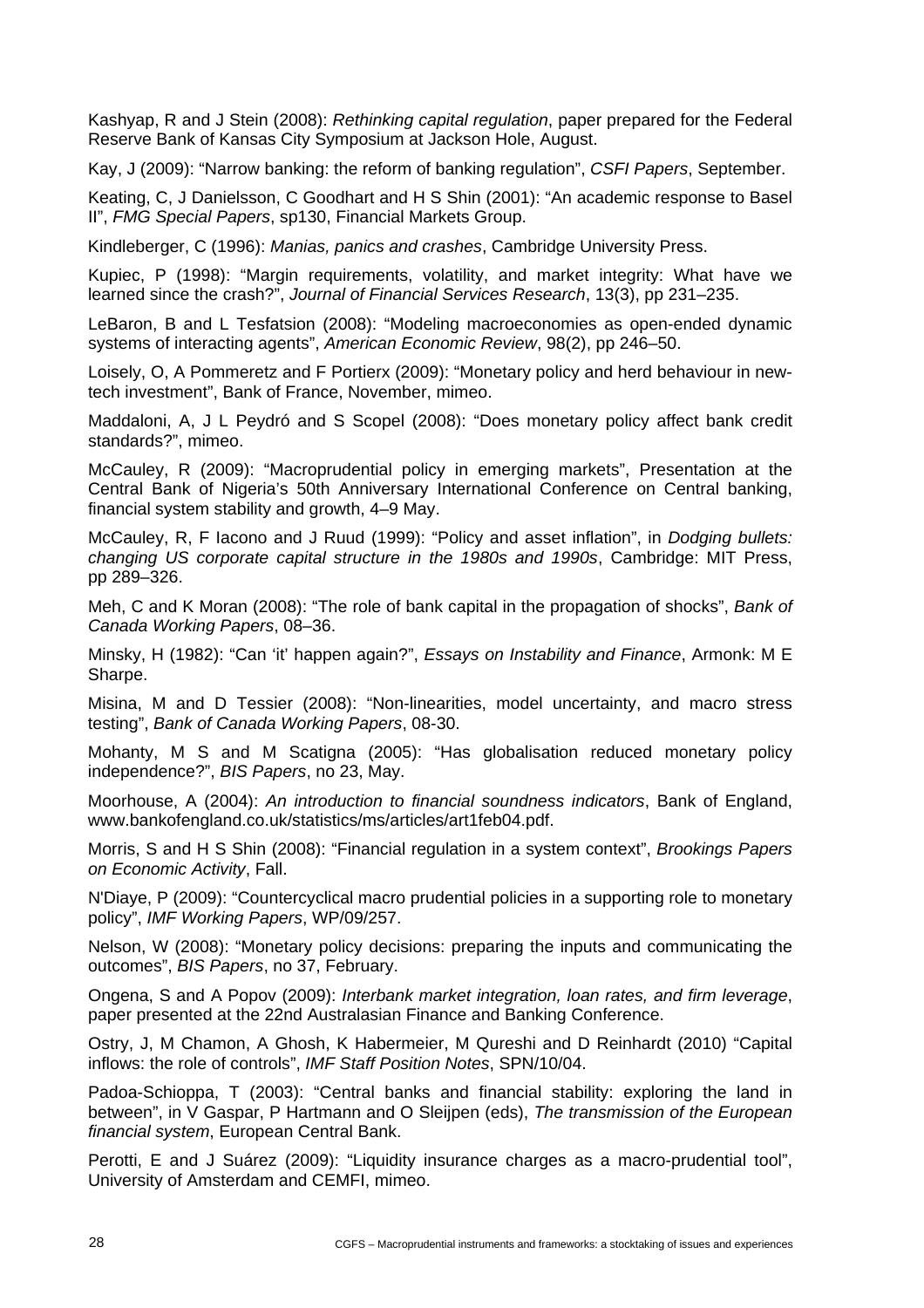Rabin, M (1998): "Psychology and economics", *Journal of Economic Literature*, vol 36, no 1, pp 11–46.

Repullo, R, J Saurina and C Trucharte (2009): "Mitigating the procyclicality of Basel II", in M Dewatripont, X Freixas and R Portes (eds), *Macroeconomic stability and financial regulation: key Issues for the G20*, RBWC/CEPR.

Reserve Bank of India (2005): *Report on trend and progress of banking in India, 2004–05*, Mumbai.

Rochet, J-C and J Tirole (1996): "Interbank lending and systemic risk", *Journal of Money, Credit and Banking*, vol. 28(4), pp 733–62.

Saurina, J (2009a): "Dynamic provisioning. The experience of Spain", in *Crisis Response. Public Policy for the Private Sector*, note no 7, World Bank, July.

——— (2009b): "Loan loss provisions in Spain. A working macroprudential tool", *Revista de Estabilidad Financiera*, 17, Bank of Spain, pp 11–26.

Saurina, J and C Trucharte (2007): "An assessment of Basel II procyclicality in mortgage portfolios", *Journal of Financial Services Research*, vol 32, nos 1–2, October, pp 81–101.

Schinasi, G (2004): "Safeguarding financial stability, theory and practice", *IMF Working Papers*, WP/04/101.

Shin, H S (2009): "Financial intermediation and the post-crisis financial system", Princeton University, mimeo.

Sorge, M (2004): "Stress-testing financial systems: an overview of current methodologies", *BIS Working Papers*, no 165, December.

Squam Lake Working Group on Financial Regulation (2009): *Reforming capital requirements for financial institutions*, April.

Tarashev, N, C Borio and K Tsatsaronis (2009): "Allocating systemic risk to individual institutions: methodology and policy applications", *BIS Working Papers*, forthcoming.

——— (2009): "The systemic importance of financial institutions", *BIS Quarterly Review*, September.

Tarashev, N and H Zhu (2007): "Modelling and calibration errors in measures of portfolio credit risk", *BIS Working Papers*, no 230, June.

- (2008): "The pricing of correlated default risk: evidence from the credit derivatives market", *Journal of Fixed Income*, vol 18, no 1, pp 5–24.

Tucker, P (2009): "The debate on financial system resilience: macroprudential instruments", Barclays Annual Lecture, London, 22 October.

Turner, P (2009): "Currency mismatches and liquidity risk: diagnosis and reform", paper presented at the EBRD *High-level workshop on local currency lending and capital market development in emerging Europe and central Asia*, London, 3 December.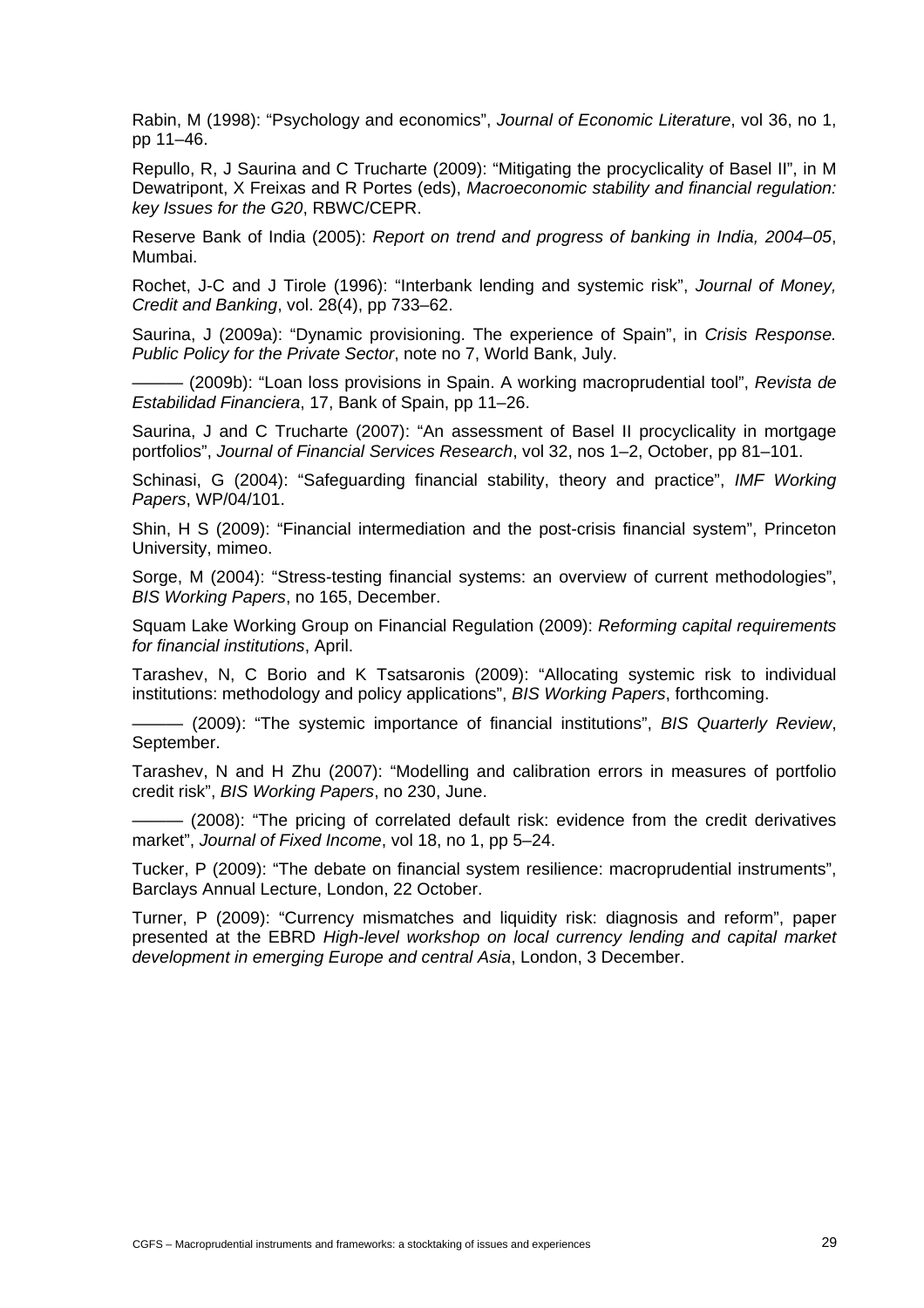# **Annex 2: Members of the CGFS Coordinating Group on Macroprudential Instruments**

<span id="page-35-0"></span>

| Lex Hoogduin                | Netherlands Bank (chair)                            |
|-----------------------------|-----------------------------------------------------|
| José-Manuel González-Páramo | European Central Bank                               |
| Thomas Jordan               | <b>Swiss National Bank</b>                          |
| Donald L Kohn               | Board of Governors of the Federal Reserve<br>System |
| Jean-Pierre Landau          | <b>Bank of France</b>                               |
| David Longworth             | <b>Bank of Canada</b>                               |
| Paul Tucker                 | Bank of England                                     |
| Stephen Cecchetti           | <b>Bank for International Settlements</b>           |

The following people assisted in the production of this report: Gabriele Galati, Aerdt Houben, Jan Kakes and Ronald Bosman (Netherlands Bank); John Fell and Inês Cabral (European Central Bank); Thomas Nitschka and Jürg Blum (Swiss National Bank); William English and William Nelson (Board of Governors of the Federal Reserve System); Christopher Reid (Bank of Canada); David Aikman and Michael Grady (Bank of England); and Dietrich Domanski (Bank for International Settlements) and Tim Ng (Secretary; Bank for International Settlements).